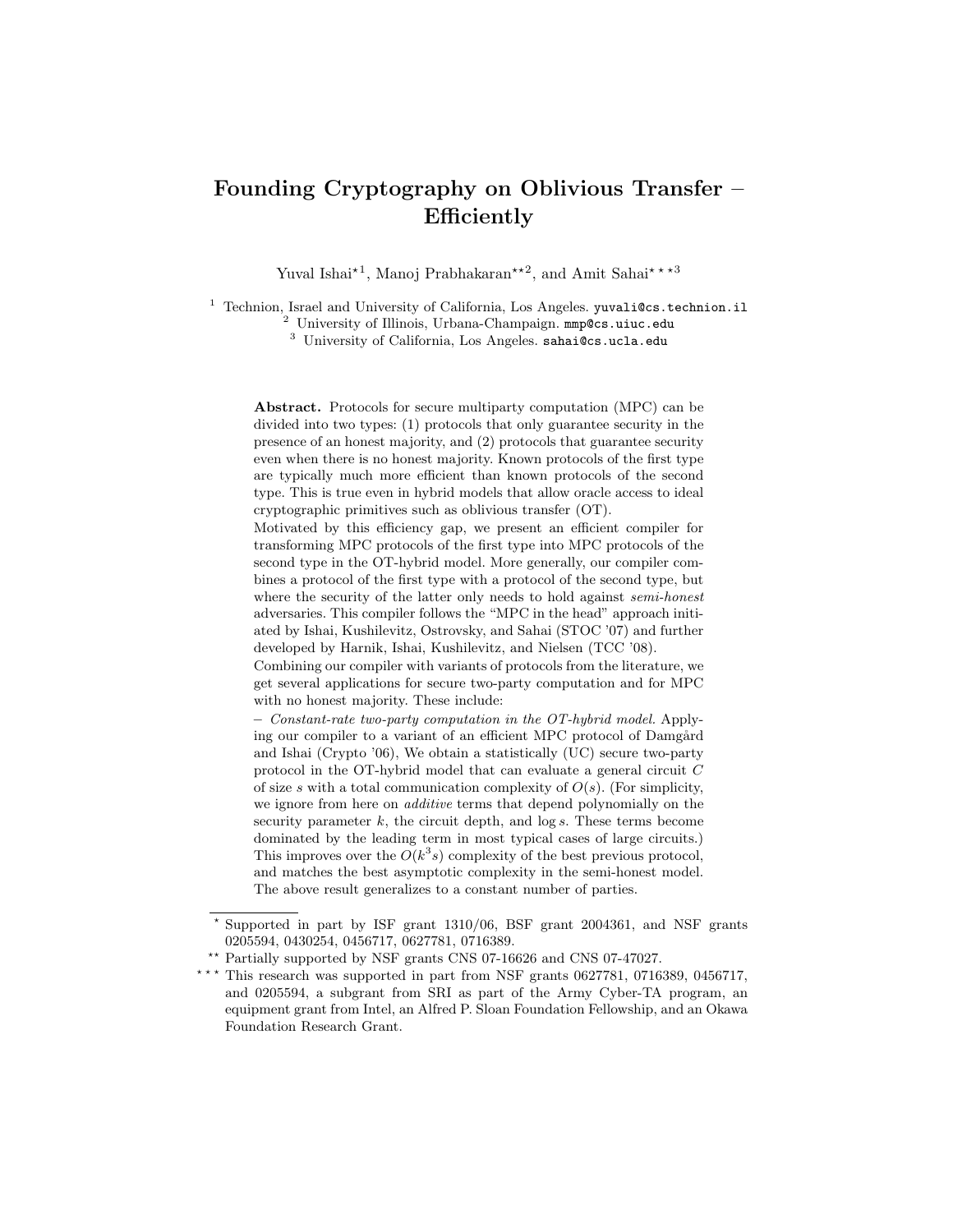– Extending OTs in the malicious model. We obtain a protocol for generating many OTs from few OTs whose amortized cost in communication and cryptographic computation is a constant multiple of the efficient protocol for the semi-honest model given by Ishai, Kilian, Nissim, and Petrank (Crypto '03). This protocol can be used for efficiently implementing an off-line precomputation of OTs required by our protocols in the OT-hybrid model.

– Black-box constructions for constant-round MPC with no honest majority. We apply our general compiler to a variant of an MPC protocol of Damgård and Ishai (Crypto '05) to obtain general computationally secure MPC protocols in the OT-hybrid model that use only a constant number of rounds, and only make a *black-box* access to a pseudorandom generator. This provides a very different alternative to a similar result for the two party case that was recently obtained by Lindell and Pinkas (Eurocrypt '07), and gives the first constant-round protocols for three or more parties that only make a black-box use of cryptographic primitives (and avoid expensive zero-knowledge proofs).

# 1 Introduction

Secure multiparty computation (MPC) [35, 19, 4, 8] allows several mutually distrustful parties to perform a joint computation without compromising, to the greatest extent possible, the privacy of their inputs or the correctness of the outputs. MPC protocols can be roughly classified into two types: (1) ones that only guarantee security in the presence of an honest majority, and (2) ones that guarantee security<sup>4</sup> against an arbitrary number of corrupted parties.

A qualitatively important advantage of protocols of the second type is that they allow each party to trust nobody but itself. In particular, this is the only type of security that applies to the important case of secure two-party computation. Unfortunately, despite the practical appeal of such protocols, their efficiency significantly lags behind known protocols for the case of an honest majority. (For the potential efficiency of the latter, see the recent large-scale practical application of MPC in Denmark [5].) This is the case even when allowing parties to make free use of idealized cryptographic primitives such as bit commitment and oblivious transfer.

In this work we revisit the problem of founding secure two-party computation and MPC with no honest majority on oblivious transfer. Oblivious transfer (OT) [33, 16] is a two-party protocol that allows a receiver to obtain one out of two strings held by a sender, without revealing to the sender the identity of its selection. More precisely, OT is a secure implementation of the functionality which takes inputs  $s_0, s_1$  from the sender and a choice bit b from the receiver, and outputs  $s_b$  to the receiver. Kilian [28] showed how to base general secure

<sup>4</sup> Concretely, in this type of protocols it is generally impossible to guarantee output delivery or even fairness, and one has to settle for allowing the adversary to abort the protocol after learning the output. However, in such a case the identity of a corrupted party is revealed to all honest parties.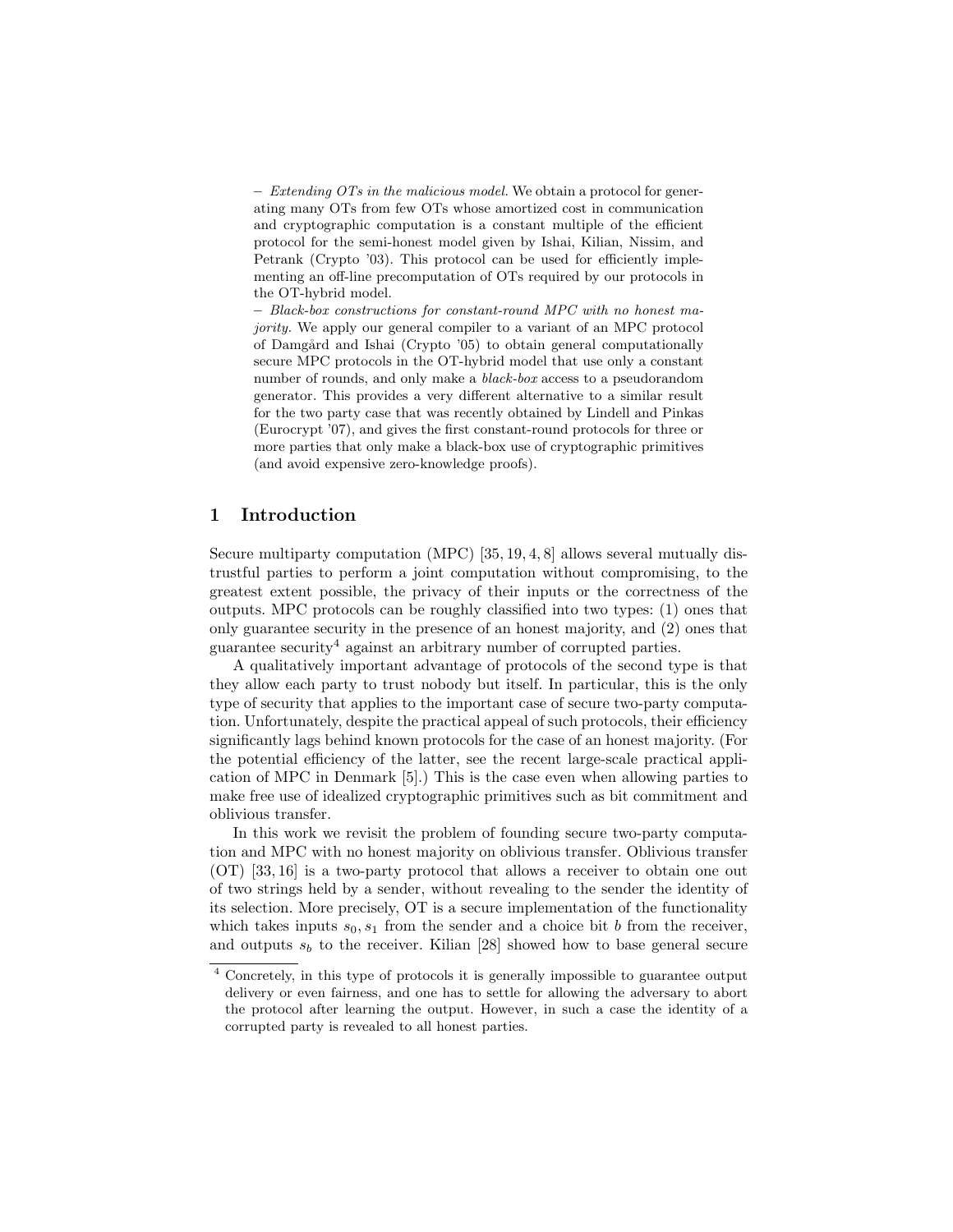two-party computation on OT. Specifically, Kilian's result shows that given the ability to call an ideal oracle that computes the OT functionality, Alice and Bob can securely compute an arbitrary function of their inputs with unconditional (statistical) security. We refer to secure computation in the presence of an ideal OT oracle as secure computation in the  $OT-hybrid \ model$ . Kilian's result was later generalized to the multi-party setting (see [12] and the references therein). Unfortunately, these constructions are quite inefficient and should mainly be viewed as feasibility results. Even protocols which achieve only computational security in the OT-hybrid model (e.g., [30]) still require communication complexity that grows with the product of circuit size and a polynomial in the security parameter.

When revisiting this problem we take a very different perspective from the one taken in the original works. Rather than being driven primarily by the goal of obtaining unconditional security, we are mainly motivated by the goal of achieving better efficiency for MPC in "the real world", when unconditional security is typically impossible or too expensive to achieve.<sup>5</sup>

Advantages of OT-based cryptography. There are several important advantages to basing cryptographic protocols on oblivious transfer, as opposed to concrete number-theoretic or algebraic assumptions.

- Preprocessing. OTs can be pre-computed in an off-line stage, before the actual inputs to the computation or even the function to be computed are known, and later very cheaply converted into actual OTs [1].
- Amortization. The cost of pre-computing OTs can be accelerated by using efficient methods for *extending OTs*  $[2, 24, 22]$ . In fact, the results of the current paper imply additional improvement to the asymptotic cost of extending OTs, and thus further strengthen this motivation.
- Security. OTs can be realized under a variety of computational assumptions, or even with unconditional security under physical assumptions. (See [32] for efficient realizations of UC-secure OT in the CRS model under various standard assumptions.) Furthermore, since the methods for extending OTs discussed above only require protocols to use a relatively small number of OTs, one could potentially afford to diversify assumptions by combining several candidate OT implementations [23].

### 1.1 Our Results

Motivated by the efficiency gap between the two types of MPC discussed above, we present an efficient general compiler that transforms MPC protocols with security in the presence of an honest majority into secure two-party protocols in the OT-hybrid model. More generally, our compiler uses an "outer" MPC protocol with security against a minority of malicious parties to add robustness

 $^5$  Note, however, that our results still imply efficient unconditionally secure protocols under physical assumptions, such as off-line communication with a trusted dealer, secure hardware, or noisy channels.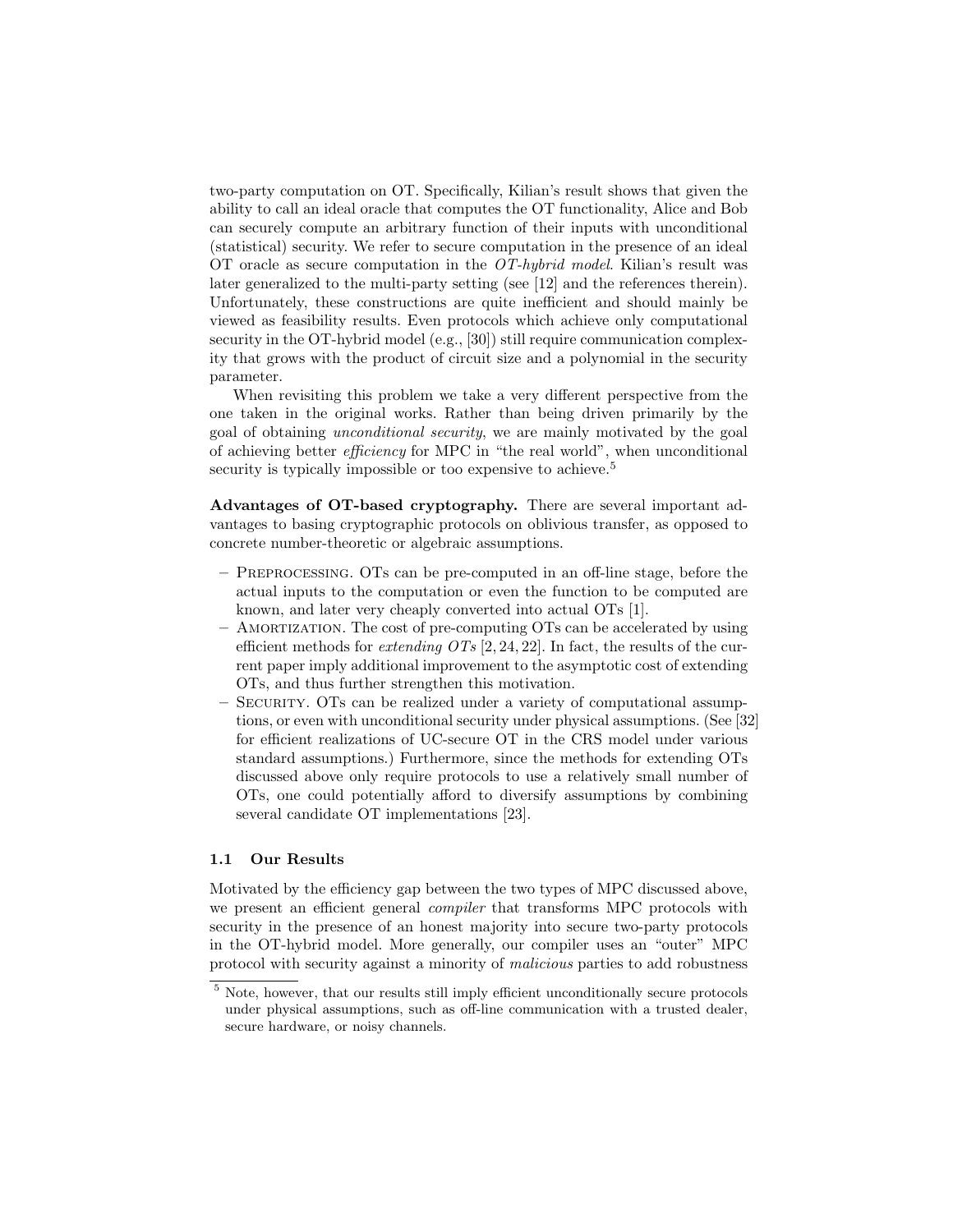to an "inner" two-party protocol (for a functionality defined by the outer protocol), whose security only needs to hold against semi-honest parties. The inner protocol can be in the OT-hybrid model. The final two-party protocol realizes the functionality of the outer protocol with security against malicious parties in the OT-hybrid model, while only making a black-box use of the inner protocol. The compiler naturally generalizes to yield MPC protocols with more than two players and security in the presence of an arbitrary number of corrupted parties.

For instance, one can use our compiler with the BGW protocol [4] (in the malicious model) as the outer protocol and with the simple version of the GMW protocol [19, 18] in the semi-honest OT-hybrid model to obtain a simple derivation of Kilian's result [28], with the additional benefit of providing fully simulatable (statistical) UC-security [7].

Combining our general compiler with variants of protocols from the literature, we get the following applications for secure two-party computation and MPC with no honest majority.

Constant-rate two-party computation in the OT-hybrid model. Using a variant of an efficient MPC protocol of Damgård and Ishai [14] combined with secret sharing based on algebraic geometric codes due to Chen and Cramer [9], we obtain a statistically UC-secure two-party protocol in the OT-hybrid model that can evaluate a general circuit  $C$  of size  $s$  with a total communication complexity of  $O(s)$ . (For simplicity, we ignore from here on *additive* terms that depend polynomially on the security parameter  $k$ , the circuit depth, and  $\log s$ . These terms become dominated by the leading term in most typical cases of large circuits.) This improves over the  $O(k^3s)$  complexity of the best previous protocol of Crépeau et al.  $[12]$ , and matches the best asymptotic complexity in the semihonest model.

Using preprocessing to pre-compute OTs on random inputs, the protocol in the OT-hybrid model gives rise to a protocol of comparable efficiency in the real world. Following off-line interaction that results in each party storing a string of length  $O(s)$ , the parties can evaluate an arbitrary circuit of size s on their inputs using  $O(s)$  bits of communication and no cryptographic computations. Note that the preprocessing stage can be carried out offline, before the actual inputs are available or even the circuit  $C$  is known. Furthermore, the cost of efficiently implementing the off-line stage can be significantly reduced by using techniques for amortizing the cost of OTs on which we improve.

Unlike two-party protocols that are based on Yao's garbled circuit method [35], our technique can be combined with a homomorphic encryption scheme to yield (computationally secure) protocols with a similar communication overhead for arithmetic circuits. This extension is often important for applications. However, in contrast to protocols based on Yao's techniques, the above protocols cannot be implemented in a constant number of rounds and require  $O(d)$  rounds for a circuit of depth d. It seems that in most typical scenarios of large-scale secure computation, the overall efficiency benefits of our approach can significantly outweigh the disadvantage in its round-complexity. We leave a more refined fine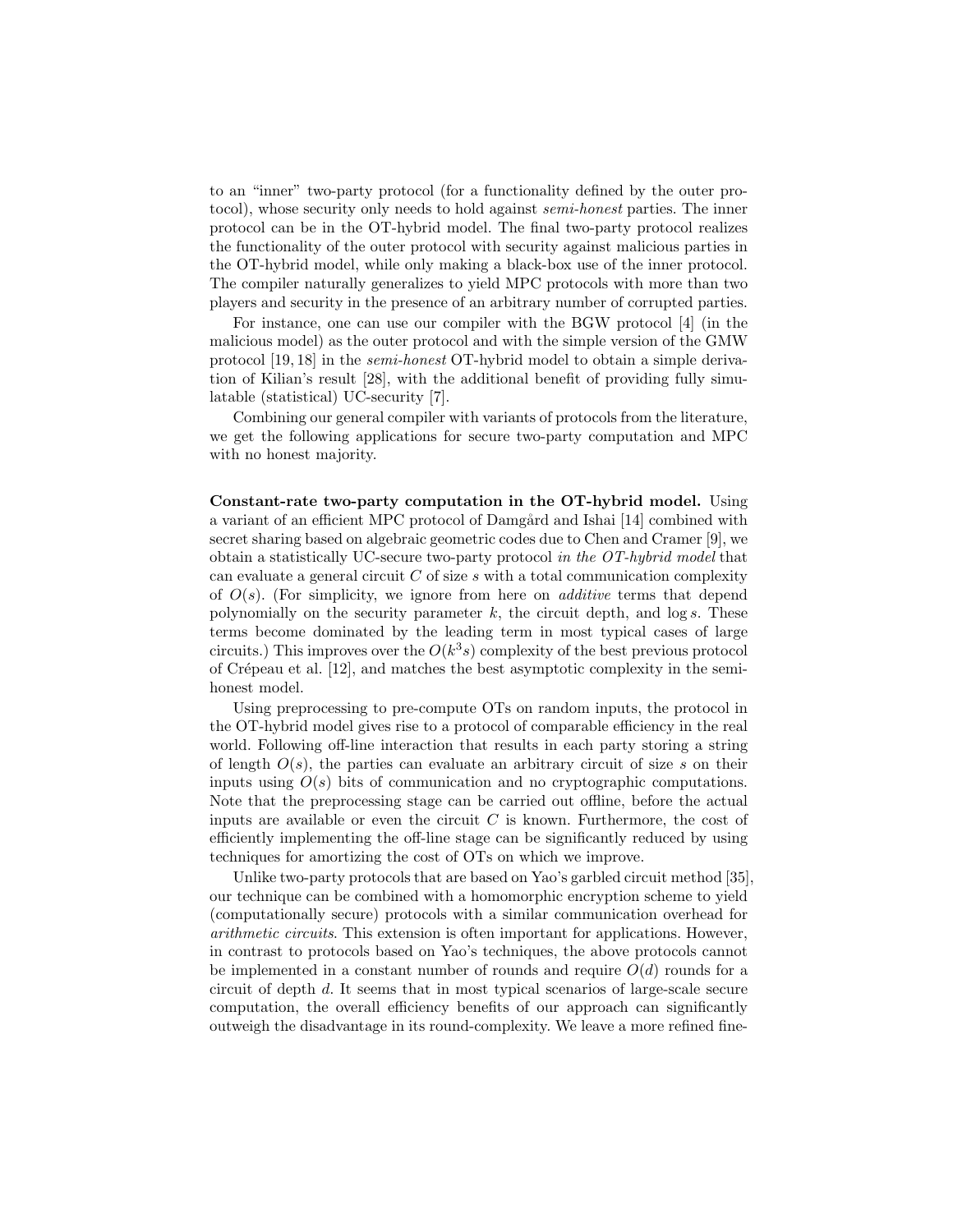tuning of our technique and comparison with alternative approaches for further study.

The above results generalize to a constant number of parties.

Extending OTs in the malicious model. Somewhat unexpectedly, our techniques for obtaining efficient cryptographic protocols which rely on OT also yield better protocols for realizing the OTs consumed by the former protocols. This is done by using an outer protocol which efficiently realizes the functionality implementing many instances of OT. Using an efficient OT extension protocol for the semi-honest model from [24] as an inner protocol, we can upgrade the security of this OT protocol to the malicious model with only a constant communication and cryptographic overhead. This improves over a recent result from [22] that obtains similar efficiency in terms of the number of hash functions being invoked, but worse asymptotic communication complexity. Our OT extension protocol can be used for efficiently implementing the off-line precomputation of OTs required by our protocols in the OT-hybrid model.

Black-box constructions for constant-round MPC with no honest majority. We combine our general compiler with a variant of a constant-round MPC protocol of Damgård and Ishai [13] to obtain general *computationally* UCsecure MPC protocols in the OT-hybrid model that use only a constant number of rounds, and only make a black-box access to a pseudorandom generator. This provides a very different alternative to a similar result for the two party case that was recently obtained by Lindell and Pinkas [30], and gives the first constantround protocols for three or more parties that only make a black-box use of cryptographic primitives (and avoid expensive zero-knowledge proofs).

Additional results. In Section 5 we describe two additional applications: a constant-rate black-box construction of OT in the malicious model from OT in the semi-honest model (relying on the recent black-box construction of [25, 21]), and a construction of asymptotically optimal OT combiners [23] (improving over [22]). In the full version we present a two-party protocol in the OT-hybrid model that uses only a single round of OTs and no additional interaction. The protocol only makes  $n + o(n)$  OT calls, where n is the size of the input of the party which receives the output.

## 1.2 Techniques

Our main compiler was inspired by the "MPC in the head" paradigm introduced by Ishai, Kushilevitz, Ostrovsky, and Sahai [26] and further developed by Harnik, Ishai, Kushilevitz, and Nielsen [22]. These works introduced the idea of having parties "imagine" the roles of other parties taking part in an MPC (which should have honest majority), and using different types of cross-checking to ensure that an honest majority really is present in the imagined protocol.

The central novelty in our approach is a surprisingly simple and robust enforcement mechanism that we call the "watchlist" method (or more accurately,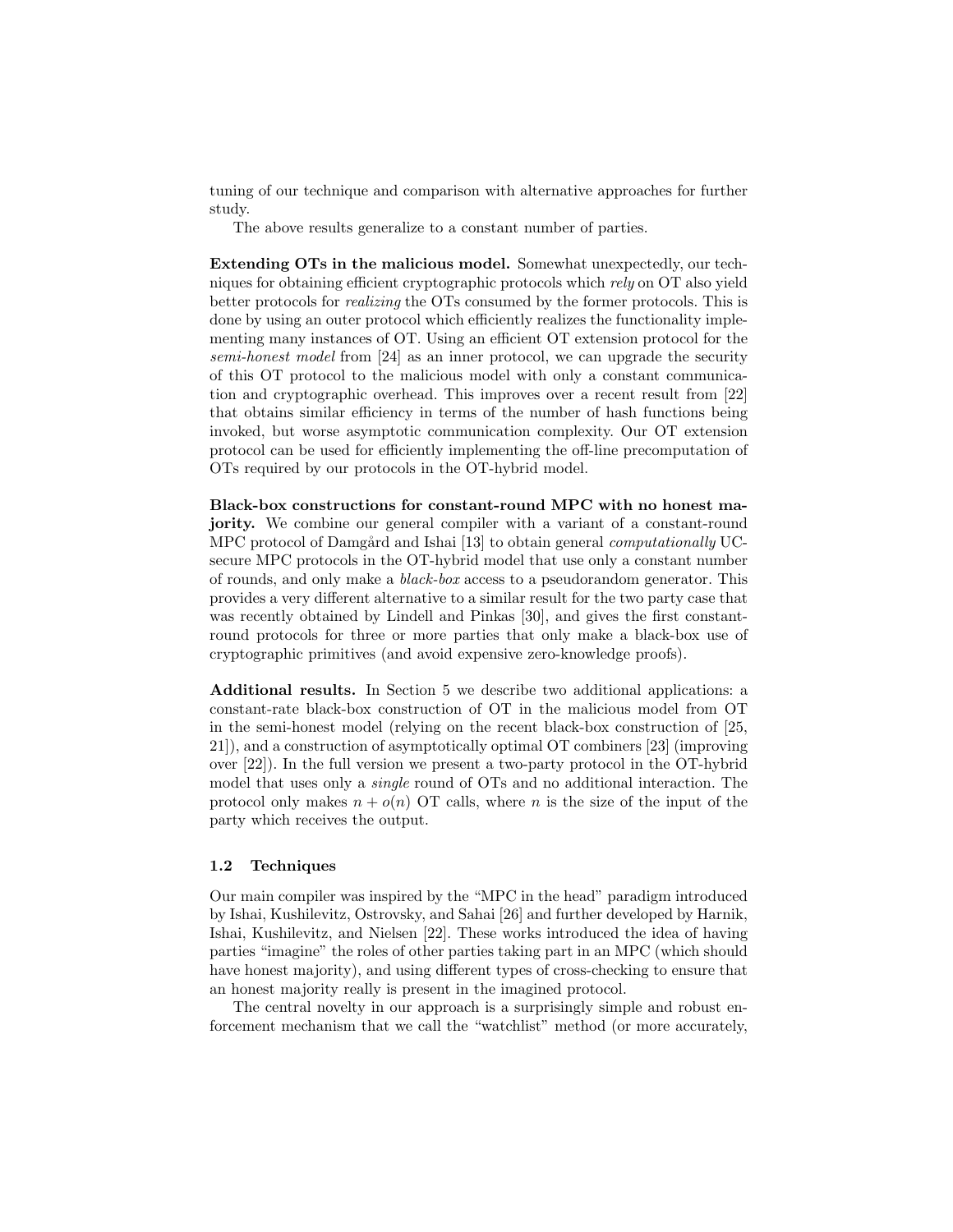the oblivious watchlist method). In describing our approach, we will refer to the case of two-party computation involving two "clients" A and B. In our compiler, an "outer" MPC protocol requiring an honest majority of servers is combined with an "inner" two-party computation protocol with security against only semi-honest adversaries. This is done by having the outer MPC protocol jointly "imagined" by the two clients, with each server's computation to be jointly simulated by the two clients, using the inner semi-honest two-party protocol to compute the next-message-functions for the servers. The only method we use to prevent cheating is that both clients maintain a watchlist of some fraction of the servers, such that client A will have full knowledge of the internal state of all servers in A's watchlist, while client B has no idea which servers are on A's watchlist. Then client A simply checks that the watchlisted servers behave as they should in the imagined outer MPC protocol. If a dishonest client tries to cheat for too many servers, then he will be caught because of the watchlist with overwhelming probability. On the other hand, because the outer MPC protocol is robust against many bad servers, a dishonest client must attempt to cheat in the computation of many servers in order to be able to gain any unfair advantage in the execution of the protocol.

One may wonder why this approach would lead to greater efficiency over, for example, standard "cut-and-choose" methods prevalent in cryptography. To describe this, we will make an analogy to error-correcting codes. In standard cut-and-choose protocols, one typically prepares many copies of some object, and then the other party can ask for "explanations" of several of these objects. Here, the overhead is clear – one has to prepare many copies of an object that will only be used once, analogous to a repetition-based error-correcting code. Underlying our approach are the more sophisticated error-correcting codes that are essential to MPC protocols in the honest majority setting. In our case, while we have to sacrifice some working components (our servers) due to the watchlists, the others perform useful work that is not wasted, and this allows us to get more "bang for the buck", especially in settings where amortization is appropriate.

# 2 Preliminaries

Model. We use the Universal Composition (UC) framework [7], although our protocols can also be instantiated in the stand-alone setting using the composability framework of citeCanetto00, Goldreich04book. The parties in the protocols have access to (private, point-to-point) communication channels, as well as possibly one or more ideal functionalities. (In particular, our final protocols are in the  $\mathcal{F}_{\text{OT}}$ -hybrid model, where  $\mathcal{F}_{\text{OT}}$  is the ideal functionality providing the 1-out-of-2 string oblivious transfer functionality.) We consider protocols for realizing both standard and reactive functionalities.

We will use two types of multi-party computation protocols as ingredients: (1) Multi-party computation protocols in the honest majority setting secure against adaptive corruptions that are UC-secure [7]. Such protocols will be used for standard or reactive functionalities, depending on our goals. (2) Multi-party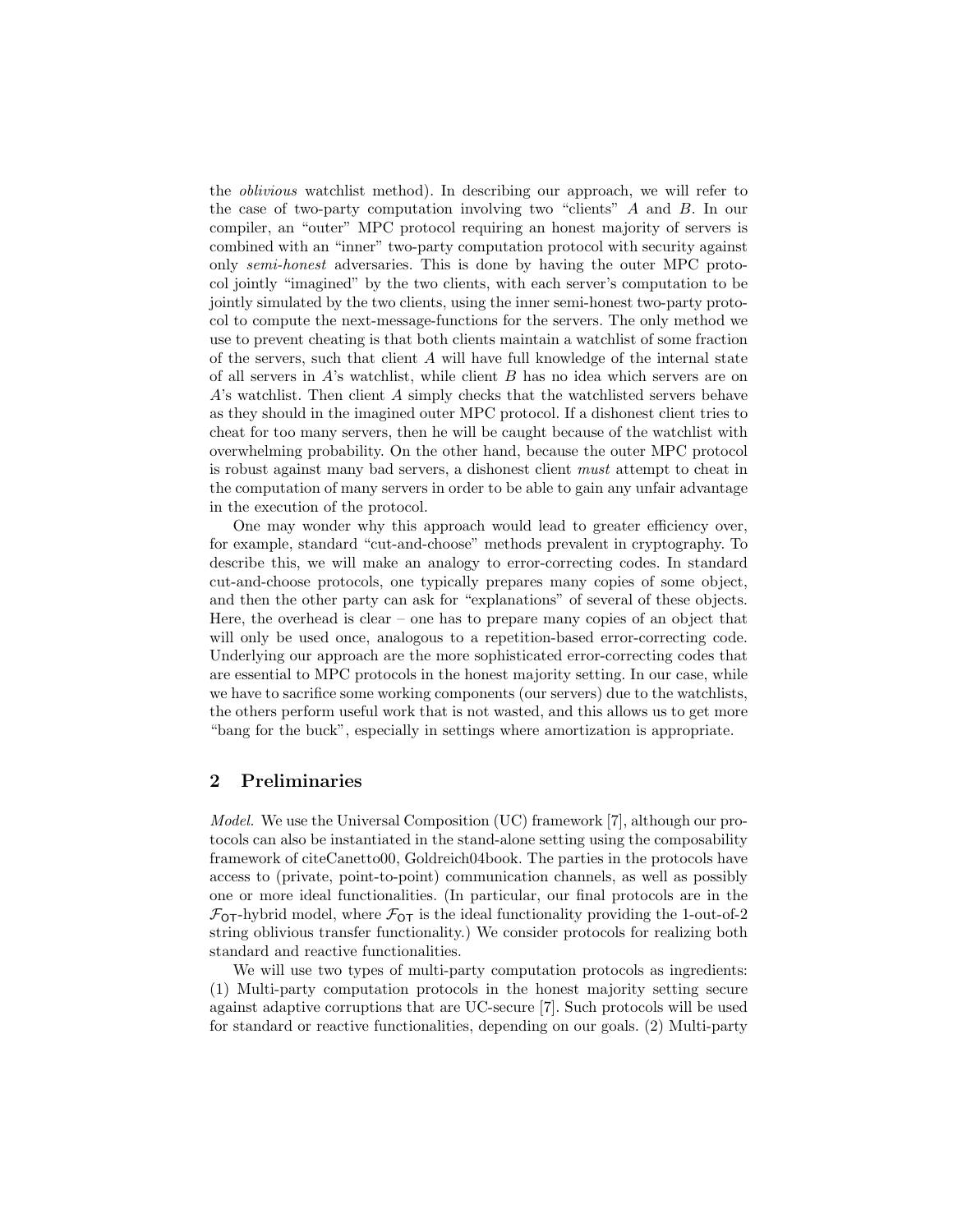computation protocols secure only against honest-but-curious (also known as passive or semi-honest) adversaries (see [18] for definitions and simple examples), that are private if all but one party is secure. Furthermore, if we seek security against adaptive adversaries for our protocols, we will also need to assume that such semi-honest protocols are adaptively secure (even if all parties are corrupted).

*Oblivious Transfer.* The basic oblivious transfer primitive we rely on is a  $\binom{2}{1}$ string-OT. However, in our protocols we shall refer to  $\binom{q}{1}$  string-OT, as well as the Rabin string-OT (which delivers an input string to the receiver with a fixed probability  $\delta$ ). There are efficient and unconditional UC secure reductions (with constant communication overhead) of these primitives to  $\binom{2}{1}$  bit-OT (implicit in [10, 6, 15, 11]). We generically refer to all these variants of OT as being provided by the functionality  $\mathcal{F}_{\text{OT}}$ .

For later reference, we point out how a Rabin-string-OT with rational erasure probability  $p/q$  (for positive integers  $p < q$ ) can be securely realized using  $\binom{q}{1}$ string-OT: the sender inputs q strings to the  $\binom{q}{1}$  string-OT, of which a random subset of  $p$  are the message being transferred and the rest are arbitrary (say the zero string); the receiver picks up one of the q strings uniformly at random; then the sender reveals to the receiver which  $p$ -sized subset had the string being transferred; if the receiver picked a string not belonging to this set, it outputs erasure, and else outputs the string it received.<sup>6</sup>

Our model of OT is asynchronous: multiple OT's executed in the same round can be executed in an arbitrary, adversarially controlled order. We note that while synchronous OT is a conceptually simpler model, asynchronous OT can be used to realize synchronous OT in a simple way.

# 3 Protocol Compiler

#### 3.1 The Outer protocol  $\Pi$

Recall that our protocol compiler takes an "outer protocol"  $\overline{H}$  and produces a compiled m-party protocol  $\Psi^{\mathcal{F}_{\text{OT}}}$ . Here we describe the requisite nature of  $\overline{\Pi}$ .

 $\overline{\Pi}$  is a protocol among  $n + m$  parties (we will use  $n = \Theta(m^2k)$ , k being the security parameter for  $\overline{\Pi}$ ), with m parties  $\overline{C}_i$   $(i = 1, \ldots, m)$  designated as the clients, and the other parties  $\overline{P}_i$   $(i = 1, \ldots, n)$  designated as the servers.

– Functionality:  $\overline{\Pi}$  is a protocol for some functionality  $\mathcal F$  (which could be a secure function evaluation, or possibly a reactive functionality) among the  $m$ clients. The servers do not have any inputs or produce any outputs.

<sup>&</sup>lt;sup>6</sup> Note that the sender can "cheat" by using arbitrary inputs to the  $\binom{p}{q}$  string-OT and declaring an arbitrary set as the p-sized subset containing the message. But this simply corresponds to picking one of the messages in the declared p-sized subset (considered as a multi-set) uniformly at random, and using it as the input to the  $p/q$ -Rabin-string-OT.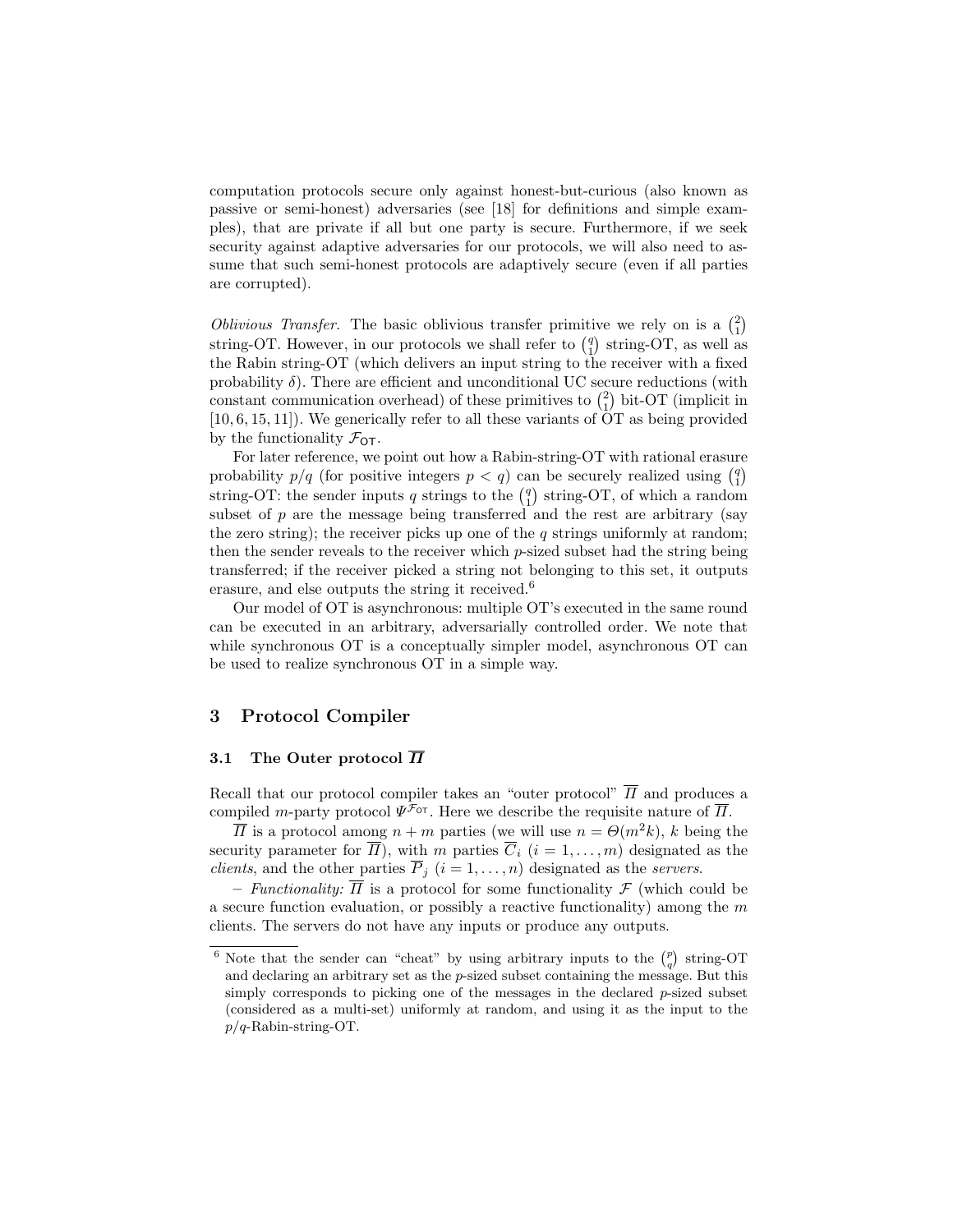– Security:  $\overline{\Pi}$  securely realizes the functionality  $\mathcal{F}$ , against up to m−1 client corruptions and *adaptive* active corruption of upto  $t$  servers. We will require  $t = \Omega(n)$ . The security is statistical.

– Protocol Structure: The protocol  $\overline{\Pi}$  proceeds in rounds where in each round each party sends messages to the other parties and updates its states by computing on its current state, and then also incorporates the messages it receives into its state. Each server  $\overline{P}_j$  maintains a state  $\overline{\Sigma}_j$ . For the sake of an optimization in our applications, we will write  $\overline{\Sigma}_j$  as  $(\overline{\sigma}_j, \overline{\mu}_{1 \leftrightarrow j}, \dots, \overline{\mu}_{m \leftrightarrow j})$ , were  $\overline{\mu}_{i \leftrightarrow j}$  is just the collection of messages between  $\overline{C}_i$  and  $\overline{P}_j$ . We will refer to  $\overline{\mu}_{i\leftrightarrow j}$  as the "local" parts of the state and  $\overline{\sigma}_j$  as the "non-local" part of the state. Note that client  $\overline{C}_i$  is allowed to know the local state  $\overline{\mu}_{i \leftrightarrow j}$  of each server  $\overline{P}_j$ .

The servers' program in  $\overline{\Pi}$  is specified by a (possibly randomized) function  $\overline{\pi}$ which takes as input a server's current state and incoming messages from clients and servers, and outputs an updated state as well as outgoing messages for the clients and other servers. That is,<sup>7</sup>

$$
\overline{\pi}(\overline{\sigma}_j;\overline{\mu}_j;\overline{\mathbf{w}}_{\cdot\rightarrow j};\overline{\mathbf{u}}_{\cdot\rightarrow j})\rightarrow (\overline{\sigma}'_j,\overline{\mathbf{m}}'_{j\rightarrow\cdot},\overline{\mathbf{u}}_{j\rightarrow\cdot}).
$$

where  $\overline{\mu}_j=(\overline{\mu}_{1\leftrightarrow j},\ldots,\overline{\mu}_{m\leftrightarrow j})$  is the vector of local states,  $\overline{\mathbf{w}}_{\cdot\to j}=(\overline{w}_{1\to j},\ldots,\overline{w}_{m\to j})$ is messages received in the previous round by server  $P_j$  from the clients, and similarly  $\overline{\mathbf{u}}_{\cdot\to j} = (\overline{u}_{1\to j}, \dots, \overline{u}_{n\to j})$  is the set of messages  $P_j$  received from the other servers. The outputs  $\overline{\mathbf{m}}'_{j\rightarrow\cdot} = (\overline{m}'_{j\rightarrow 1}, \dots, \overline{m}'_{j\rightarrow m})$  and  $\overline{\mathbf{u}}_{j\rightarrow\cdot} = (\overline{u}'_{j\rightarrow 1}, \dots, \overline{u}'_{j\rightarrow n})$ stand for messages to be sent by  $\overline{P}_j$  to the clients and to the servers respectively. The output  $\overline{\sigma}'_j$  is the updated (non-local) state of the server  $\overline{P}_j$ . The local states are updated (by definition) as  $\overline{\mu}'_{i \leftrightarrow j} := \overline{\mu}_{i \leftrightarrow j} \circ (\overline{w}_{i \to j}, \overline{m}'_{j \to i}).$ 

# 3.2 The Inner Functionality G and the Inner Protocol  $\rho$

We define an *m*-party secure function evaluation functionality  $\mathcal{G}_j$  which will be used to "implement" server  $\overline{P}_i$  by the clients  $\overline{C}_i$   $(i = 1, \ldots, m)$ .  $\mathcal{G}_i$  works as follows:

- From each client  $C_i$  get input  $(S_i, M_i, \overline{\mu}_{i \leftrightarrow j}, \overline{w}_{i \to j})$ , where  $S_i$  will be considered an additive share of the non-local state  $\overline{\sigma}_j$  of the server  $\overline{P}_j$ , and  $M_i$  and additive share of  $\overline{\mathbf{u}} \rightarrow j$ , all the messages received by  $\overline{P}_j$  from the other servers in the previous round.<sup>8</sup>

– Compute  $S_1 + \ldots + S_m$ , and  $M_1 + \ldots + M_m$  to reconstruct  $\overline{\sigma}_j$  and  $\overline{\mathbf{u}}_{\cdot \to j}$ . Evaluate  $\bar{\pi}$  (as given in the above displayed equation) to obtain  $(\bar{\sigma}'_j, \bar{\mathbf{m}}'_{j\rightarrow}$ ,  $\bar{\mathbf{u}}_{j\rightarrow}$ .

- To  $\overline{C}_i$  give output  $(S'_i, \overline{m}'_{j \to i}, M'_i)$  where  $(S'_1, \ldots, S'_m)$  form a random additive sharing of the updated state  $\overline{\sigma}'_j$  and  $(M'_1, \ldots, M'_m)$  form a random additive sharing of the messages to the servers  $\overline{\mathbf{u}}_{j\rightarrow\cdot}$ .

<sup>&</sup>lt;sup>7</sup> For the sake of brevity we have omitted the round number and server number as explicit inputs to  $\bar{\pi}$ . We shall implicitly use the convention that these are part of each component in the input.

<sup>&</sup>lt;sup>8</sup> The additive sharing can be over bit strings, or more generally over an appropriate group, especially if we work in an arithmetic computational model.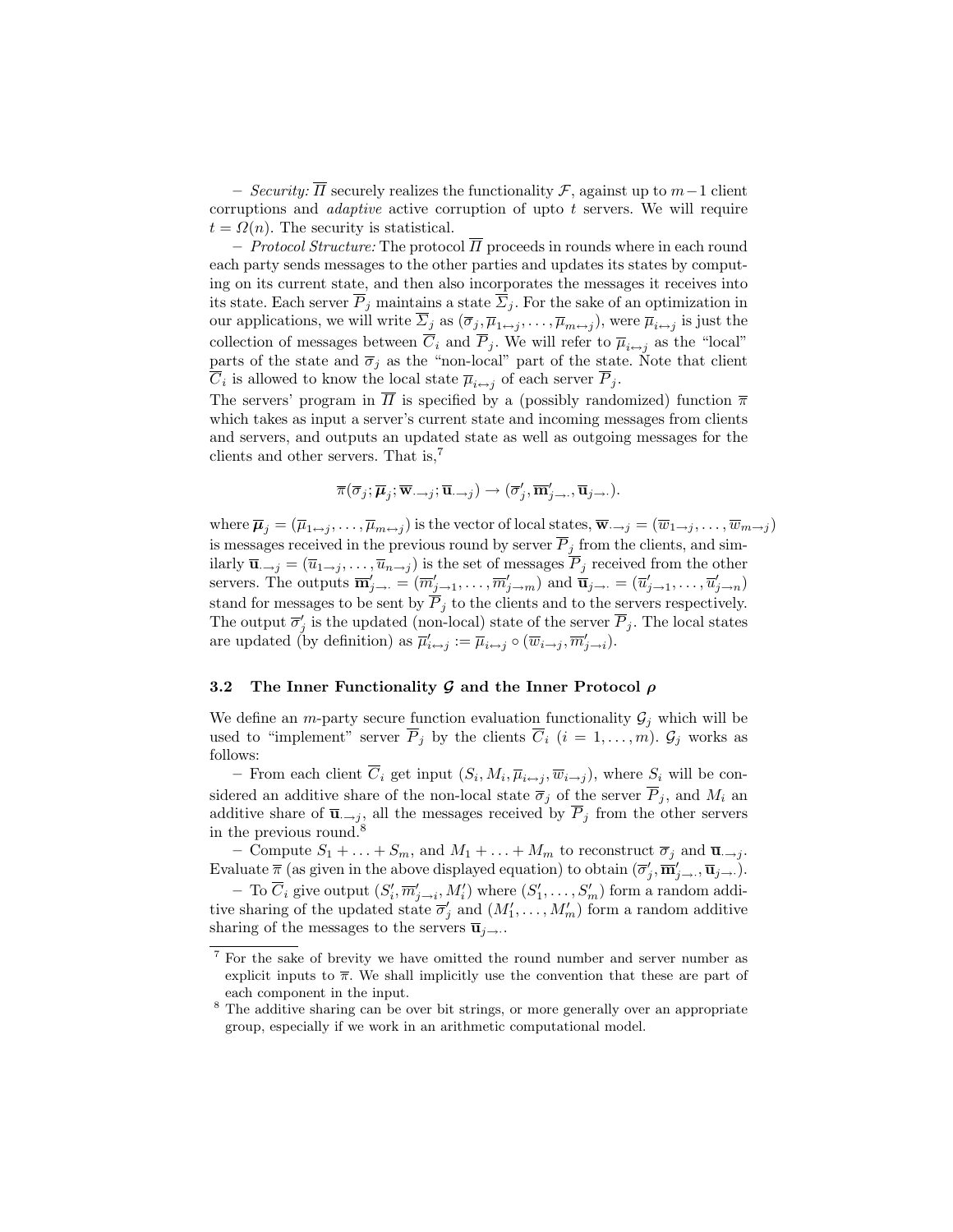We will need a protocol  $\rho$  (in the  $\mathcal{F}_{OT}$ -hybrid model) to carry out this computation. But the security requirement on this protocol is quite mild:  $\rho$  securely realizes  $G_i$  against passive corruption (i.e., honest-but-curious adversaries).

In all our applications, we shall exploit an important optimization in an inner protocol to implement  $\mathcal{G}_i$ . Suppose an invocation of  $\bar{\pi}$  (i.e., for some server  $\overline{P}_j$  and some round number) depends only on the local state  $\overline{\mu}_{i\leftrightarrow j}$  and possibly  $\overline{w}_{i\rightarrow j}$ , does not change the state  $\overline{\sigma}_j$ , and is deterministic. We call such a computation a type I computation (all other computations are called type II computations). A simple secure implementation of  $\mathcal{G}_i$  for type I computations involves the client  $\overline{C}_i$  computing  $(\overline{\mathbf{m}}'_{j\rightarrow\cdot}, \overline{\mathbf{u}}_{j\rightarrow\cdot})$  itself, and sending each client  $C_{i'}$ as output  $(X_{i'}, \overline{m}'_{j \to i'}, M'_{i'})$  for each party, where  $X_{i'}$  is a random sharing of 0 and  $M'_{i'}$  is a random sharing of  $\overline{\mathbf{u}}_{j\rightarrow\cdot}$ . The client  $C_{i'}$  sets  $S'_{i'} := S_{i'} + X_{i'}$ . (This last step of adding a share of 0 is in fact redundant in our compiled protocol; we include it only for the sake of modular exposition.)

Thus what the compiler needs to be given as the inner protocol is an implementation of  $\mathcal{G}_i$  only for type II computations. Then it is the computational complexity of type II computations that will be reflected in the communication complexity of the compiled protocol.

#### 3.3 The compiled protocol

At a high-level, the compiled protocol has the following structure.

1. Watchlists initialization: Using OT, the following infrastructure is set up first: each honest client randomly chooses a set of  $k$  servers to put on its watchlist (which only that client knows). For each client i and server  $\overline{P}_i$  there is a "watchlist channel"  $W_{ij}$  such that any of the clients can send a message in  $W_{ij}$ , and client  $\overline{C}_i$  will receive this message if and only if server  $\overline{P}_j$  is on its watchlist. As we shall see, the implementation of this will allow a corrupt client to gain access (albeit partial) to the watchlist channels of more than  $k$  servers. Nevertheless, we note that the total number of servers for which the adversary will have access to the watchlist channel will be  $O(km^2) < t/2$ .

We shall also require another variant of watchlist channel (that can be set up on top of the above watchlist channel infrastructure): for each server  $\overline{P}_j$  there is a "watchlist broadcast channel"  $W_j$  such that any client can send a message on  $W_j$  and all the clients who have server  $\overline{P}_j$  on their watchlists will receive this message. (Note that when there are only two clients, this variant is no different from the previous one.)

If the adversary has access to the watchlist channel for server  $\overline{P}_j$ , then we allow the adversary to learn which other clients have access to their watchlist channels for server  $\overline{P}_i$ . Jumping ahead, we remark that in this case we will consider server  $\overline{P}_i$  as corrupted. By the choice of parameters this will corrupt at most  $t/2$  servers (except with negligible probability).

2. Simulating the execution of  $\Pi$ : Each client  $C_i$  plays the role of  $C_i$  in  $\Pi$ . In addition, the clients will themselves implement the servers in  $\overline{\Pi}$  as follows. At the beginning of each round of  $\overline{H}$ , the clients will hold a secret sharing of the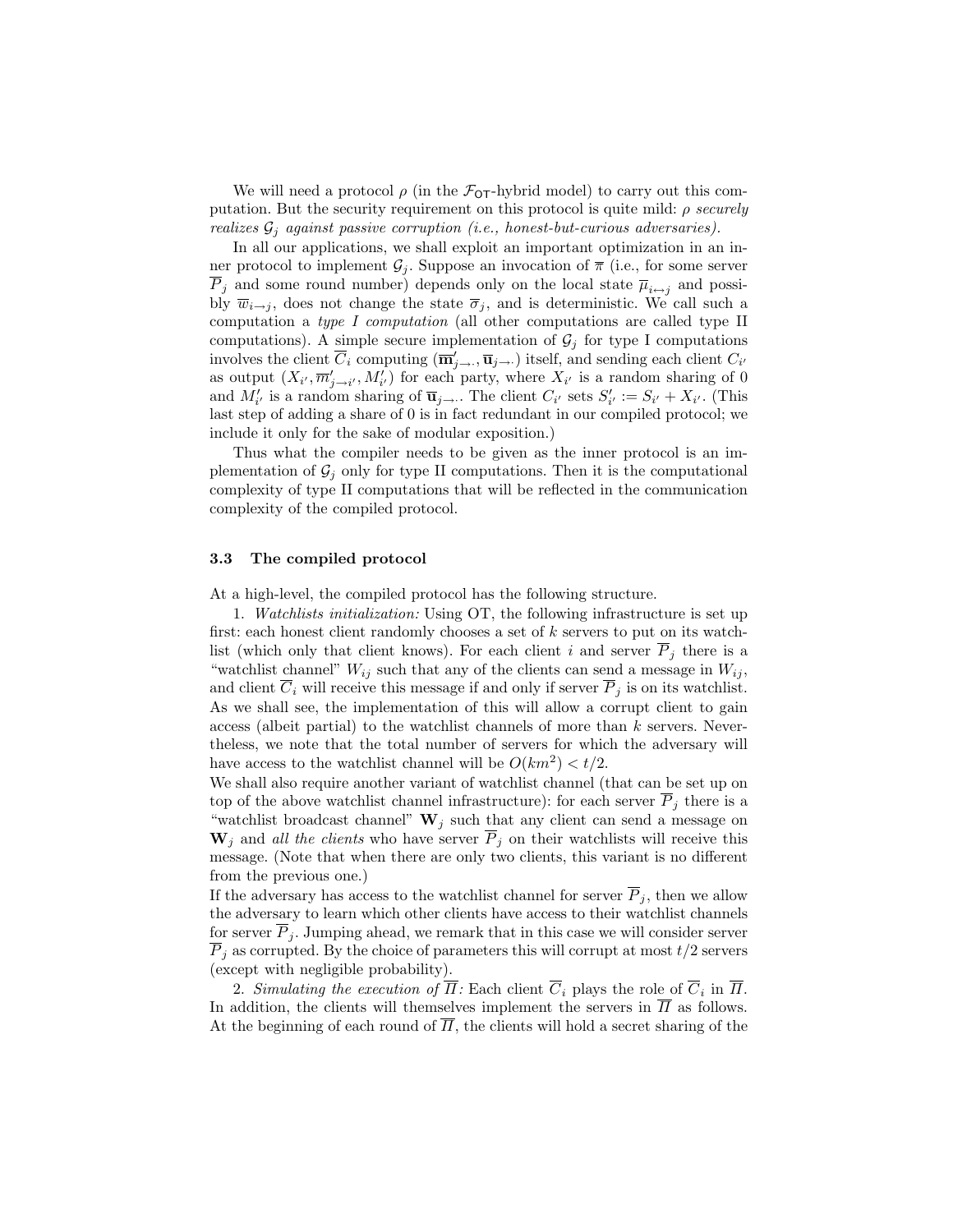state of each server. Then they will use the inner protocol to execute the server's next-message and state-evolution functions and update the shared state.

The purpose of the watchlists is two-fold: firstly it is used to force (to some extent) that the clients do not change their inputs to the inner protocol between invocations; secondly it is used to force honest behavior within the inner protocol executions. The actual use of watchlists is quite simple:

- (a) To enforce consistency between invocations of the inner protocol, each client  $C_i$  is required to report over the watchlist broadcast channel  $\mathbf{W}_j$  every message that it provides as input to or receives as output from every invocation of the inner protocol for  $\mathcal{G}_i$ .
- (b) To enforce honest behavior within the protocol execution, each client is required to report over watchlist channels  $W_{ij}$  (for all i) every message that it receives within the invocation of the inner protocol for  $G_i$ . Further, for each invocation of the inner protocol j, the watchlist broadcast channel  $W_j$ is used to carry out a "coin-tossing into the well" to generate the coins for each client to be used in that protocol. (This coin-tossing step is not necessary when certain natural protocols with a slightly stronger security guarantee — like the basic GMW protocol in the  $\mathcal{F}_{OT}$ -hybrid model — are used. See Remark 1 below.)

Any honest client who has server  $\overline{P}_j$  in its watchlist must check the reported values from all clients for consistency. Note that at the beginning of the execution of the inner protocol, all clients are already committed to their inputs and randomness during the protocol. Further, all honest clients honestly report the messages received from the other protocols. As such a client watching server  $\overline{P}_j$ has an almost complete view of the protocol execution, and it knows ahead of time exactly what messages should be reported over the watchlist channels in an honest execution. This is sufficient to catch any deviation in the execution, if the protocol uses only communication channels. However, if the protocol involves the use of OT channels (or more generally, other ideal functionalities) then it creates room for an adversary to actively cheat and possibly gain an advantage over passive corruption. Then the adversary can change its inputs to the OT functionality without being detected (or arrange the probability of being detected to depend on the inputs of honest clients). To prevent this kind of cheating, we shall force that if the adversary changes its input to the OT functionality, then with at least a constant probability this will produce a different output for an honest client (if the adversary is the sender in the OT), or (if the adversary is the receiver in the OT) the adversary will end up reporting a different output over the watchlist. This is easily enforced by using a simple standard reduction of OT to OT with random inputs from both parties.

Remark 1. A protocol which is secure against passive corruptions is not necessarily secure when the adversary can maliciously choose the random tape for the corrupt players. This is the reason our compiler needs to use a coin-tossing in the well step to generate the coins for the inner protocols. However some natural protocols remain secure even if the adversary can choose the coins. This is the case for perfectly secure protocols like the basic GMW protocol (in the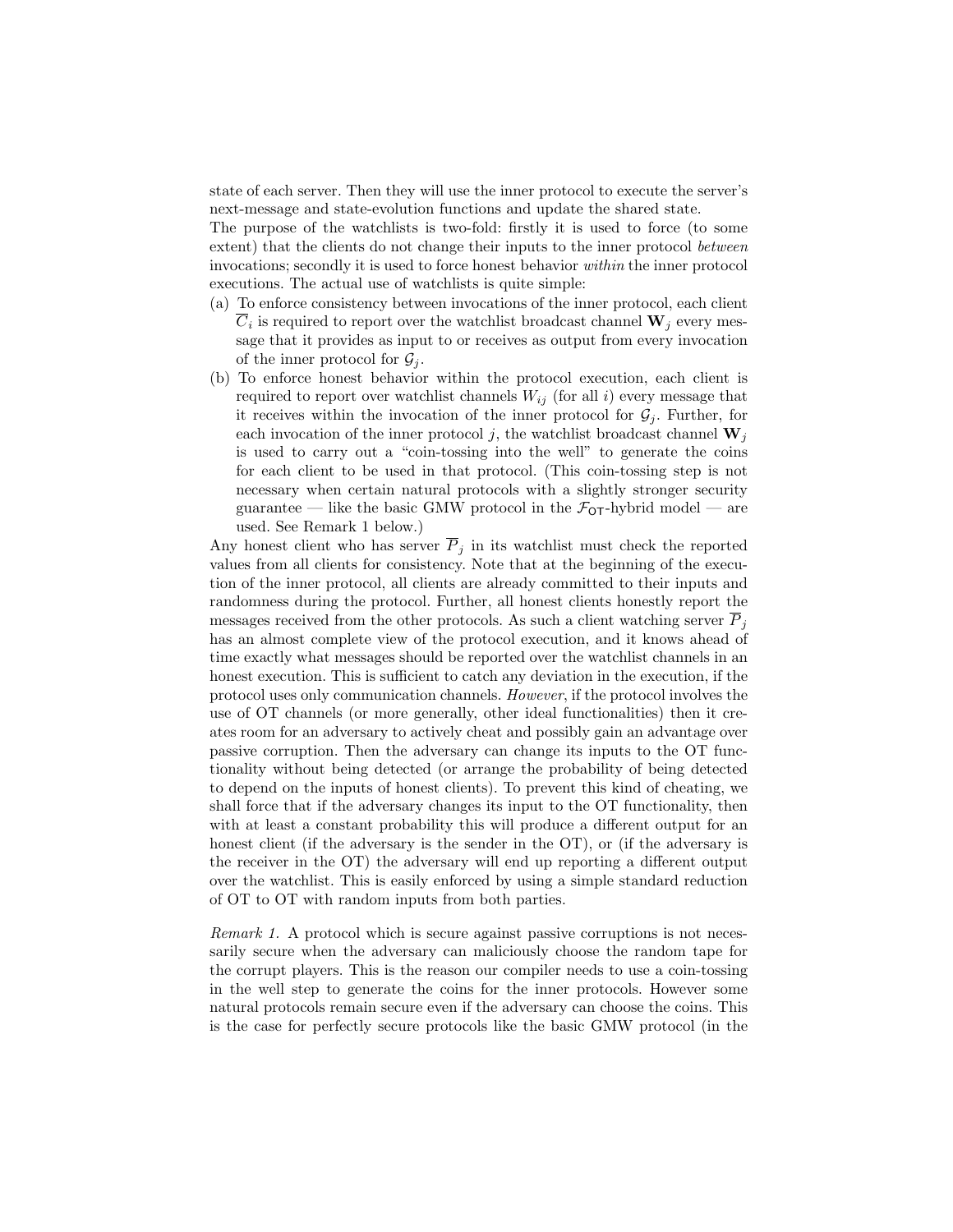$\mathcal{F}_{\text{OT}}$ -hybrid model). When using such an inner protocol, the compiler can simply omit the coin-tossing into the well step.

Setting up the Watchlist Channels and Broadcast Channels. First we describe how the watchlist channels described above are set up using OTs, and then how to obtain watchlist broadcast channels using them. The basic idea is for the clients to pick up sufficiently long one-time pads from each other using OT, and later send messages masked with a fresh part of these one-time pads.

For this we shall be using Rabin-string-OT (i.e., erasure channel with a fixed erasure probability, and adequately long binary strings being the alphabet).

The construction of the watchlist channels is as follows: First each client randomly chooses a set of k servers to put on its watchlist. Next, each pair of clients  $(i', i)$  engages in n instances of  $\delta$ -Rabin-string-OTs where client  $C_{i'}$  sends a random string  $r_j$  (of length  $\ell$ ) to  $C_i$ . By choice of  $\delta = \Omega(k/n)$ , we ensure that except with negligible probability  $\overline{C}_i$  obtains the string in more than k of the n instances. (By the union bound, this will hold true simultaneously for all pairs  $(i', i)$ , except with negligible probability.) Now, client  $\overline{C}_i$  specifies to client  $C_{i'}$  a random permutation  $\sigma$  on  $[n]$  conditioned on the following: if j is in the watchlist of  $\overline{C}_i$  and  $\sigma(j) = j'$ , then  $r_{j'}$  was received by  $\overline{C}_i$ . Now, to send a message on the watchlist channel  $W_{ij}$ , the client  $C_{i'}$  will use (a fresh part of)  $r_{\sigma(j)}$  to mask the message and send it to  $C_i$ . Note that if j is in the watchlist of client  $C_i$ , then this construction ensures that  $\overline{C}_i$  can read all messages sent on  $W_{ij}$  by any client. If the strings  $r_i$  are  $\ell$  bits long then at most  $\ell$  bits can be sent to the watchlist channel constructed this way.

Finally, we consider obtaining watchlist broadcast channel  $W_j$  from watchlist channels  $W_{ij}$  set up as above. To send a message on  $\mathbf{W}_j$  first a client sends the message on  $W_{ij}$  for every i. Then each client  $\overline{C}_i$  on receiving a message on a watch is the channel  $W_{ij}$  sends it out on  $W_{i'j}$  for every  $i' \neq i$ . (If  $\overline{C}_i$  does not have access to  $W_{ij}$ , it sends a special message (of the same length) to indicate this.) Then it checks if all the messages it receives in this step over  $W_{ij}$  are the same as the message it received in the previous step, and if not aborts.

It can be verified that the above constructions indeed meet the specification of the watchlist infrastructure spelled out in the beginning of this section.

**Theorem 1.** For any m-party functionality F, suppose  $\overline{\Pi}$  is a protocol as specified in Section 3.1, with  $n = \Theta(m^2k)$  and  $t = \Theta(k)$ , for a statistical security parameter k. Let  $\mathcal G$  be the functionality defined in Section 3.2. Then, given a protocol  $\rho$  that securely realizes  $\mathcal G$  in the  $\mathcal F_{\text{OT}}$ -hybrid model against passive corruptions, the compiled protocol described above securely realizes  $\mathcal F$  in the  $\mathcal F_{\text{OT}}$ -hybrod model against active corruptions.

If both  $\overline{\Pi}$  and  $\rho$  statistically/computationally secure against adaptive/static corruption, then the compiled protocol inherits the same kind of security.

Note that  $\mathcal F$  could be a secure function evaluation functionality, or a reactive functionality like commitment.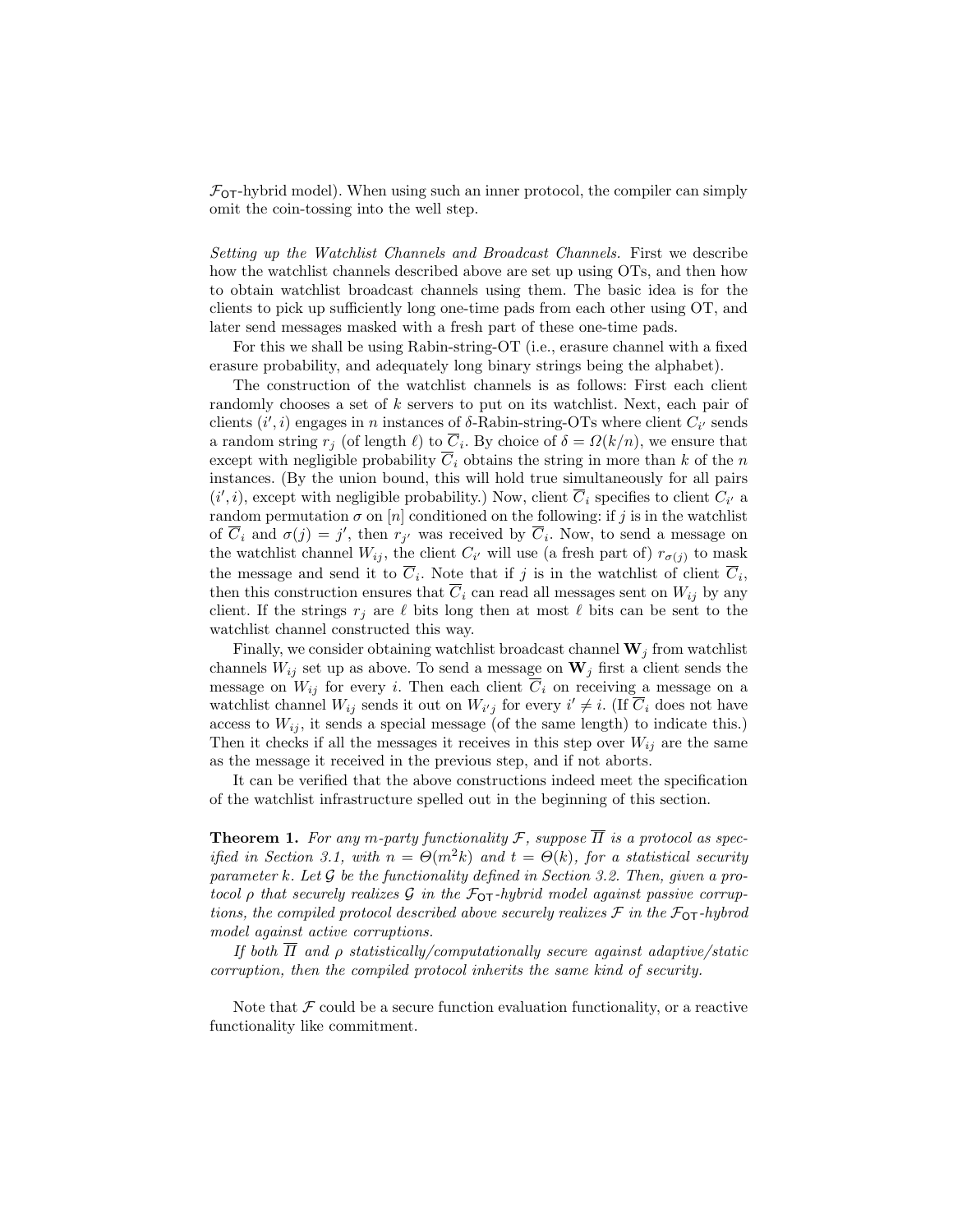#### 3.4 Proof Sketch

The proof of security for our compiler follows from a conceptually very simple simulator. Full details will be given in the full version of this paper; here we sketch a high-level overview of how our simulator works. At a very high level, the simulator's job is very simple: Since it simulates the OT channels that the adversary uses in the protocol, the simulator will have full knowledge of everything that is sent over the watchlists, as well as in every invocation of OT used within the inner protocol. Thus, the simulator will know immediately if the adversary causes any of the imagined servers to behave dishonestly. It is easy to argue that if the adversary cheats with respect to any server that is on an honest party's watchlist, then it will be caught with constant probability (this is enforced in part by the reduction of OT to OT with random inputs). Since each honest party's watchlist is large, this shows that if the adversary causes too many servers to behave dishonestly, it will be caught by an honest party with overwhelming probability.

To make this formal, the simulator will invoke  $Sim_{outer}$ , the simulator for the outer MPC protocol. The simulator will be allowed to corrupt up to  $t$  servers when interacting with  $Sim_{outer}$ . When the simulator observes that the adversary is trying to cause dishonest behavior by some server, then it corrupts that server (thereby learning the state and history of that server, allowing the simulator to finish the interaction with the adversary and provide appropriate output to it). As argued above, if the adversary causes dishonest behavior in too many servers, it will get caught with overwhelming probability, and therefore our simulator will not need to exceed t corruptions. The only caveat here is if the adversary simultaneously tries to cause cheating in too many servers (e.g. all the servers at once). To deal with this situation, we ensure that the adversary is caught before it receives any output, and so we can simulate the interaction with the adversary before we have to corrupt the corresponding server in the outer protocol. This follows in a straightforward way from the way that the watchlists are used and the fact that OT's are only used with random inputs.

# 4 A Constant-Rate MPC Protocol

The protocol involves *n* servers and two or more clients, where only clients have inputs and outputs. Most of our applications will rely on an outer MPC protocols with the following features.

– Security: The protocol is statistically UC-secure against an active adversary that may adaptively corrupt at most  $t$  servers and any subset of the client, where  $t$  is some constant fraction of  $n$ . For most of our applications we only need the weaker notion of "security with abort", allowing the adversary to abort the computation possibly after learning the output, but the protocol can be implemented (along the lines of [14]) to provide full security with the same asymptotic complexity.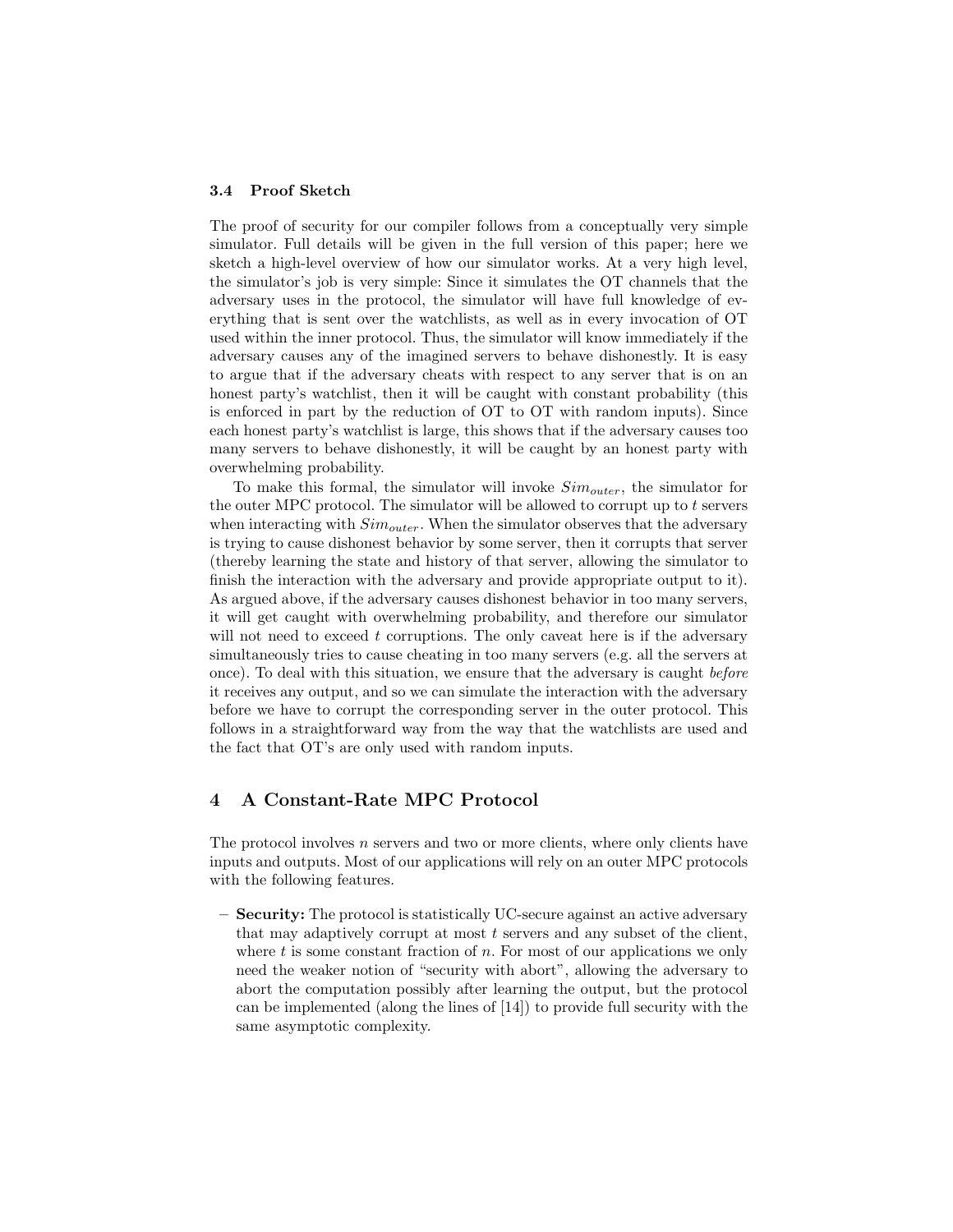- Communication and round complexity: A boolean circuit C of size s and depth d (with bounded fan-in) can be evaluated with a total communication complexity of  $O(s)$  + poly $(n, k, d, \log s)$  bits, where k is a statistical security parameter.<sup>9</sup> Assuming broadcast as an atomic primitive, the protocol requires  $O(d)$  rounds.
- Computational complexity: We are mainly concerned about the efficiency of computations done by the servers. These computations consist of two types:
	- 1. Type 1: Computation on an input that is known to one of the clients. In the protocol produced by our compiler, the client knowing the input will perform these computations, and correctness will be enforced via the watchlists. However, in the MPC protocol it is essential that these computations be done by the servers, since the clients cannot be trusted.
	- 2. Type 2: Local computations that involve secret information (which should not be revealed to clients) and consist of evaluating multiple instances of a finite function on disjoint inputs. (By a "finite function" we refer to a function whose domain size is an absolute constant.) These computations, typically of the form  $ab + z$  where  $a, b, z$  are elements of an underlying finite field, are used for computing the server's next secret state and its outgoing broadcast message given its current secret state and the last incoming message. The total number of finite functions evaluated by all servers throughout the protocol execution is  $O(s) + \text{poly}(n, d)$ times a polynomial in the number of clients.

An MPC protocol as above can be obtained by combining a version of an MPC protocol from [14] with Algebraic-Geometric secret sharing over fields of constant size [9].<sup>10</sup> This combination directly yields a protocol with the above properties for  $\mathbf{NC}^0$  circuits, which was recently used in [26] to obtain constantrate zero-knowledge proofs and in [22] to obtain constant-rate OT combiners. In the full version of the paper we present the (natural) extension of this protocol that can be applied to arbitrary depth-d circuits, at the cost of requiring  $O(d)$ rounds.

# 5 Applications

In this section we describe the main applications of our general compiler. These are mostly obtained by applying the compiler to variants of efficient MPC protocols and two-party protocols from the literature.

<sup>&</sup>lt;sup>9</sup> While we do not attempt here to optimize the additive term, we note that a careful implementation of the protocol seems to make this term small enough for practical purposes. In particular, the dependence of this term on d can be eliminated for almost every "natural" circuit C.

<sup>10</sup> Using Franklin and Yung's variant of Shamir's secret sharing scheme [34, 17], as originally done in [14], would result in logarithmic overhead to the communication complexity of the protocol, and a polylogarithmic overhead in the complexity of the applications.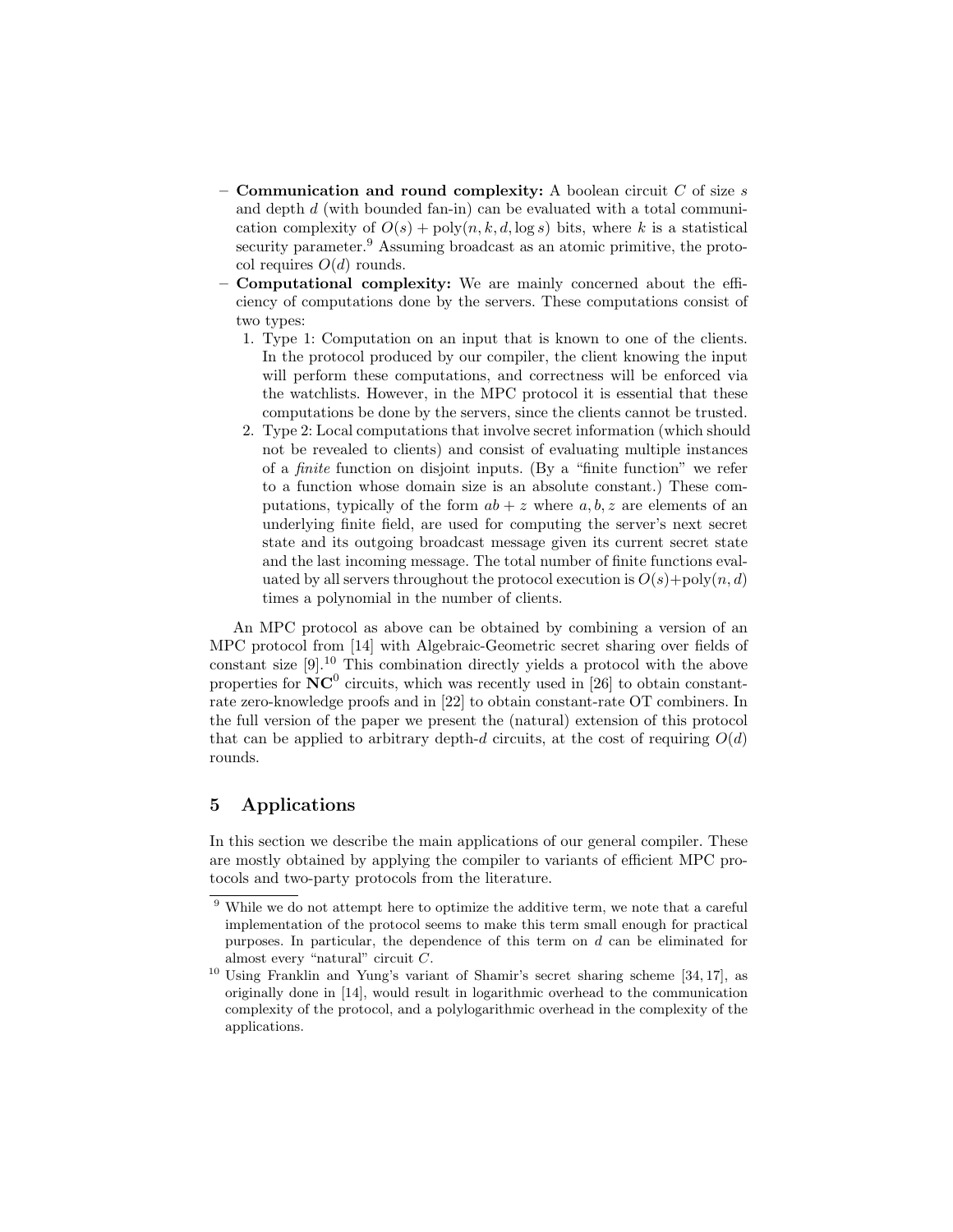#### 5.1 Constant-Rate Secure Computation in the OT-Hybrid Model

Our first application is obtained by instantiating the general compiler with the following ingredients. The outer protocol is an interactive variant of an MPC protocol from [14], combined with secret sharing over constant-size fields using AG codes [9]. The protocol and its required efficiency features are described in Section 4. The inner protocol can be taken to be the "semi-honest GMW" protocol in the OT-hybrid model [19, 18].

**Theorem 2.** Let  $C$  be a boolean circuit of size  $s$ , depth  $d$  and constant fan-in representing an m-party functionality f for some constant  $m \geq 2$ . Then there is a statistically UC-secure m-party protocol realizing f in the OT-hybrid model whose total communication complexity (including communication with the OT oracle) is  $O(s)$  + poly(k, d, log s), where k is a statistical security parameter, and whose round complexity is  $O(d)$ . Security holds against an adaptive adversary corrupting an arbitrary number of parties.

The OTs required by the above protocol can be generated during a preprocessing stage at no additional cost. The multiplicative term in the round complexity can be minimized by using a suitable randomized encoding of the inner functions of the outer protocol. The above theorem extends to the case of a non-constant number of parties  $m$ , in which case the communication complexity grows by a multiplicative factor of  $poly(m)$ . The theorem applies also to *reactive* functionalities, by naturally extending the outer protocol to this case. Finally, it can be extended to the case of arithmetic circuits (at the cost of settling for computational security) by using an inner protocol based on homomorphic encryption. We defer further details to the full version.

# 5.2 Black-Box Constructions for Constant-Round MPC with no Honest Majority

Traditional MPC protocols for the case of no honest majority followed the socalled GMW paradigm [19, 18], converting protocols for the semi-honest model into protocols for the malicious model using zero-knowledge proofs. Since such proofs are typically expensive and in particular make a non-black-box use of the underlying cryptographic primitives, it is desirable to obtain alternative constructions that avoid the general GMW paradigm and only make a black-box use of standard cryptographic primitives.

The protocols of [28, 12] (as well as the more efficient constructions from Section 5.1) achieve this goal, but at the cost of round complexity that depends on the depth of the circuit. The question of obtaining constant-round protocols with the same features remained open.

In the case of MPC with honest majority, this problem was solved by Damgård and Ishai [13], providing a black-box alternative to a previous protocol of Beaver, Micali, and Rogaway [3] that made a non-black-box use of a pseudorandom generator. The case of two-party computation was recently resolved by Lindell and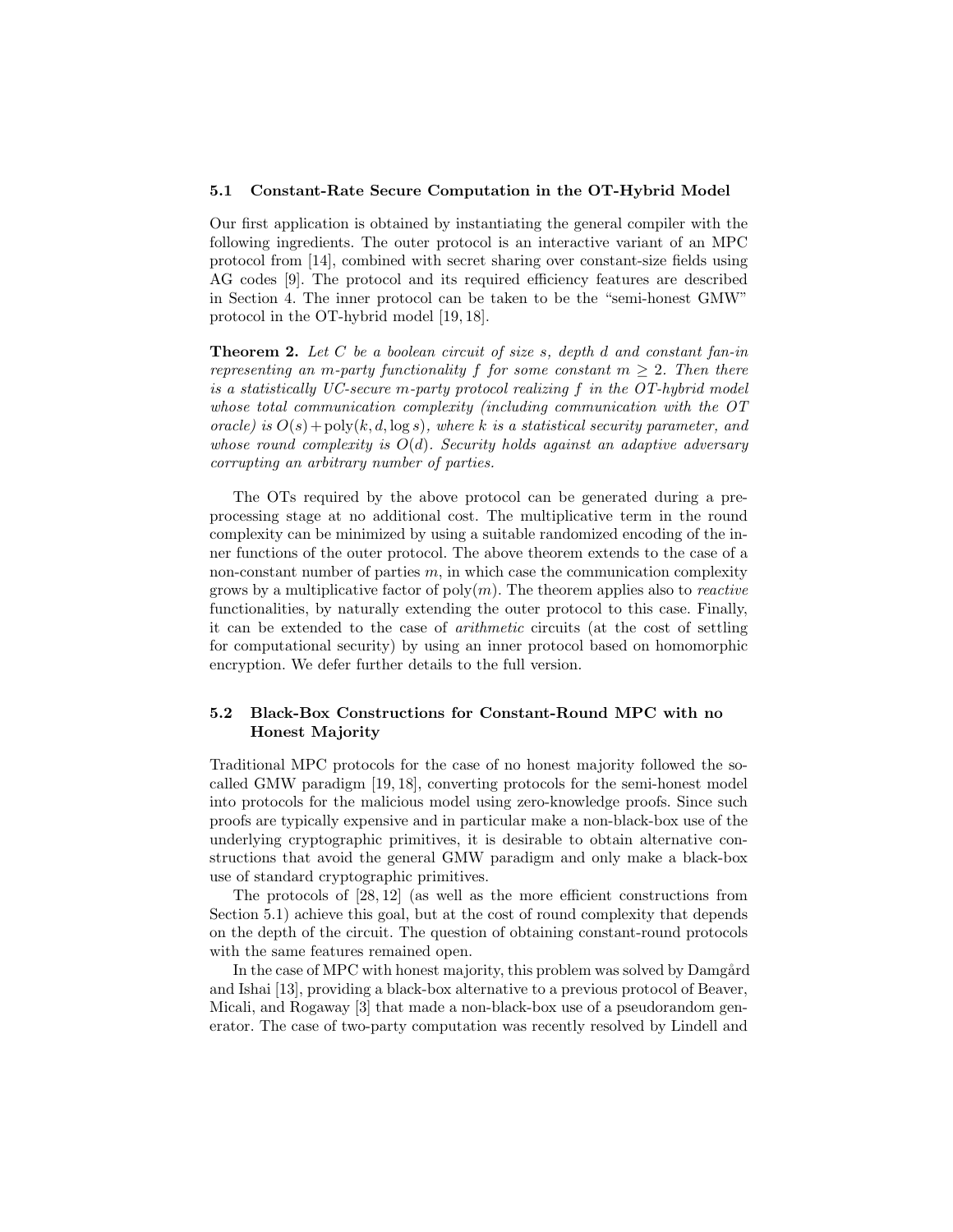Pinkas [30] (see also [31, 29]), who presented a constant-round two-party protocol that makes a black-box use of (parallel) OT as well as a statistically hiding commitment. The question of extending this result to three or more parties remained open, as the technique of [30] does not seem to easily extend to more than two parties. Partial progress in this direction was recently made in [20].

By applying our compiler to a variant of the MPC protocol from [13], we obtain the following theorem:

**Theorem 3.** For any  $m \geq 2$  there exists an m-party constant-round MPC protocol in the OT-hybrid model which makes a black-box use of a pseudorandom generator and achieves computational UC-security against an active adversary which may adaptively corrupt at most  $m-1$  parties.

Note that unlike the protocol of [30] our protocol is UC-secure and does not rely on statistically hiding commitments. On the down side, it requires a larger number of OTs which is comparable to the circuit size rather than the input size, though the latter cost may be amortized using efficient methods for extending OTs (see Section 5.3) and moved to a preprocessing phase. We defer further optimizations of the protocol to the full version.

**Proof sketch:** The protocol from [13] is a general constant-round protocol involving  $n$  servers and  $m$  clients. It is adaptively, computationally UC-secure against an adversary that may corrupt an arbitrary strict subset of the clients and a constant fraction of the servers. Furthermore, players in this protocol only make a black-box use of a PRG, or alternatively a one-time symmetric encryption scheme. If all the invocations of the encryption scheme were done by clients, the claimed result would follow by directly applying our compiler with this protocol as the outer protocol (since local computations performed by clients remain unmodified by the compiler). While the protocol from [13] inherently requires servers to perform encryptions, it can be easily modified to meet the form required by our compiler. This is done by making the servers only perform encryptions where both the key and the message to be encrypted are known to one of the clients. Using the watchlist approach, the protocol produced by the compiler will make the corresponding client perform the encryption instead of the server.

For simplicity, we describe this modification for the case of two clients, Alice and Bob. This easily generalizes to an arbitrary number of clients  $m$ . In any case where a server in the protocol of [13] needs to broadcast an encryption of the form  $E_k(m)$ , it will instead do the following. The server parses the key k as a pair of keys  $k = (k_A, k_B)$  and additively secret-shares the message m as  $m = m_A + m_B$ . Now it sends  $k_A, m_A$  to Alice and  $k_B, m_B$  to Bob (this is a dummy operation that is only used to argue security). Finally, the server broadcasts  $E_{k_A}(m_A)$  and  $E_{k_B}(m_B)$ . Note that each of these two computations is of Type 1, namely it is done on values already known to one of the clients. Moreover, it is easy to see that the above distributed encryption scheme is still semantically secure from the point of view of an adversary that corrupts just one of the clients. Thus, the simulation argument from [13] (that only relies on the semantic security of  $E$ ) applies as is.  $\Box$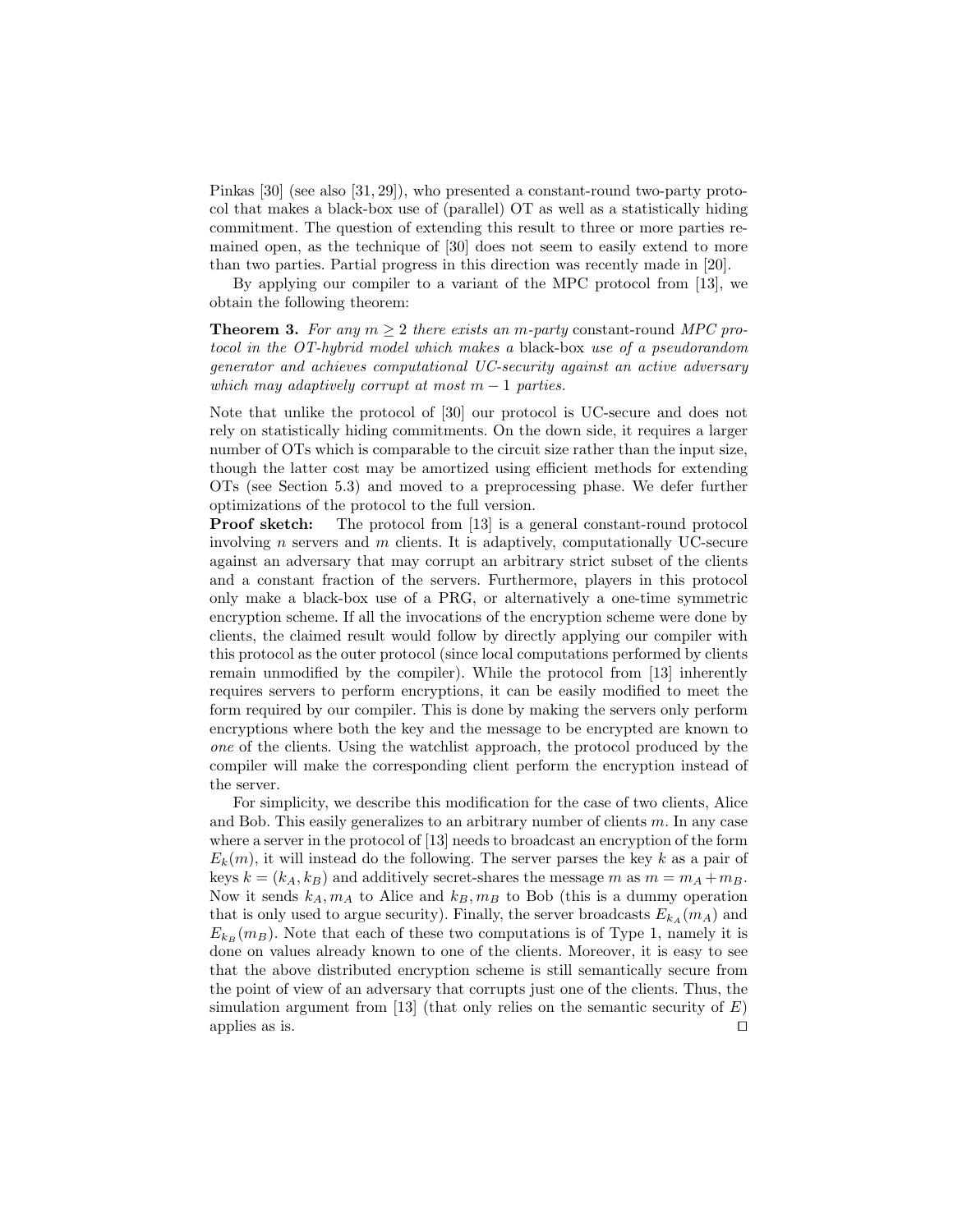#### 5.3 OT Extension in the Malicious Model

Beaver [2] suggested a technique for extending OTs using a one-way function. Specifically, by invoking  $k$  instances of  $\overline{OT}$  one can implement a much larger number n of OTs by making use of an arbitrary one-way function. A disadvantage of Beaver's approach is that it makes a non-black-box use of the one-way function, which typically makes his protocol inefficient. A black-box approach for extending OTs was suggested by Ishai, Kilian, Nissim, and Petrank [24]. In the semi-honest model their protocol has the following features. Following an initial seed of  $k$  string OTs (where  $k$  is a computational security parameter), each additional string OT only requires to make a couple of invocations of a cryptographic hash function (that satisfies a certain property of "correlation robustness"<sup>11</sup> as well as a PRG. The amortized communication complexity of this protocol is optimal up to a constant factor, assuming that each of the sender's strings is (at least) of the size of the input to the hash function. To obtain a similar result for the malicious model, [24] employed a cut-and-choose approach which multiplies the complexity by a statistical security parameter. A partial improvement was recently given in [22], where the overhead in terms of the use of the hash function was reduced to a constant, but the overhead to the communication remained the same. This result was obtained via the use of efficient OT combiners [23]. We improve the (amortized) communication overhead to be constant as well. While our result could be obtained via an improvement to the construction of OT combiners in [22] (see Section 5.4), we sketch here a simple derivation of the result by applying our compiler to the protocol for the semi-honest model in [24]. In the full version we will show an alternative, and self-contained, approach for obtaining a similar result by applying our general secure two-party protocol to an appropriate  $NC^0$  functionality.

The efficient OT extension protocol is obtained as follows. The outer protocol will be the MPC protocol from Section 4 with two clients, called a sender and a receiver, and k servers. The protocol will be applied to the following multi-OT functionality. The sender's input is an *n*-tuple of pairs of  $k$ -bit strings, and the receiver's input is an *n*-tuple of choice bits. The receiver's output is the *n*-tuple of chosen k-bit strings. This outer protocol can be implemented so that each of the k servers performs just a single Type 2 computation, consisting of an  $NC^0$ function with one input of length  $O(n)$  originating from the sender and another input of length  $O(n/k)$  originating from the receiver. Using a decomposable randomized encoding [27], each of these inner computations can be securely implemented (in the semi-honest model) using  $O(n/k)$  OTs on k-bit strings. However, instead of directly invoking the OT oracle for producing the required OTs, we use the OT extension protocol for the semi-honest model from [24]. The two-party protocol obtained in this way realizes the multi-OT functionality with computational UC-security, and only makes a black-box use of a correlationrobust hash function as well as a seed of  $k^2$  OTs (which also includes the OTs

 $11$  The correlation robustness property defined in [24] is satisfied by a random function. Arguably, it is sufficiently natural to render practical hash functions insecure if they are demonstrated not to have this property.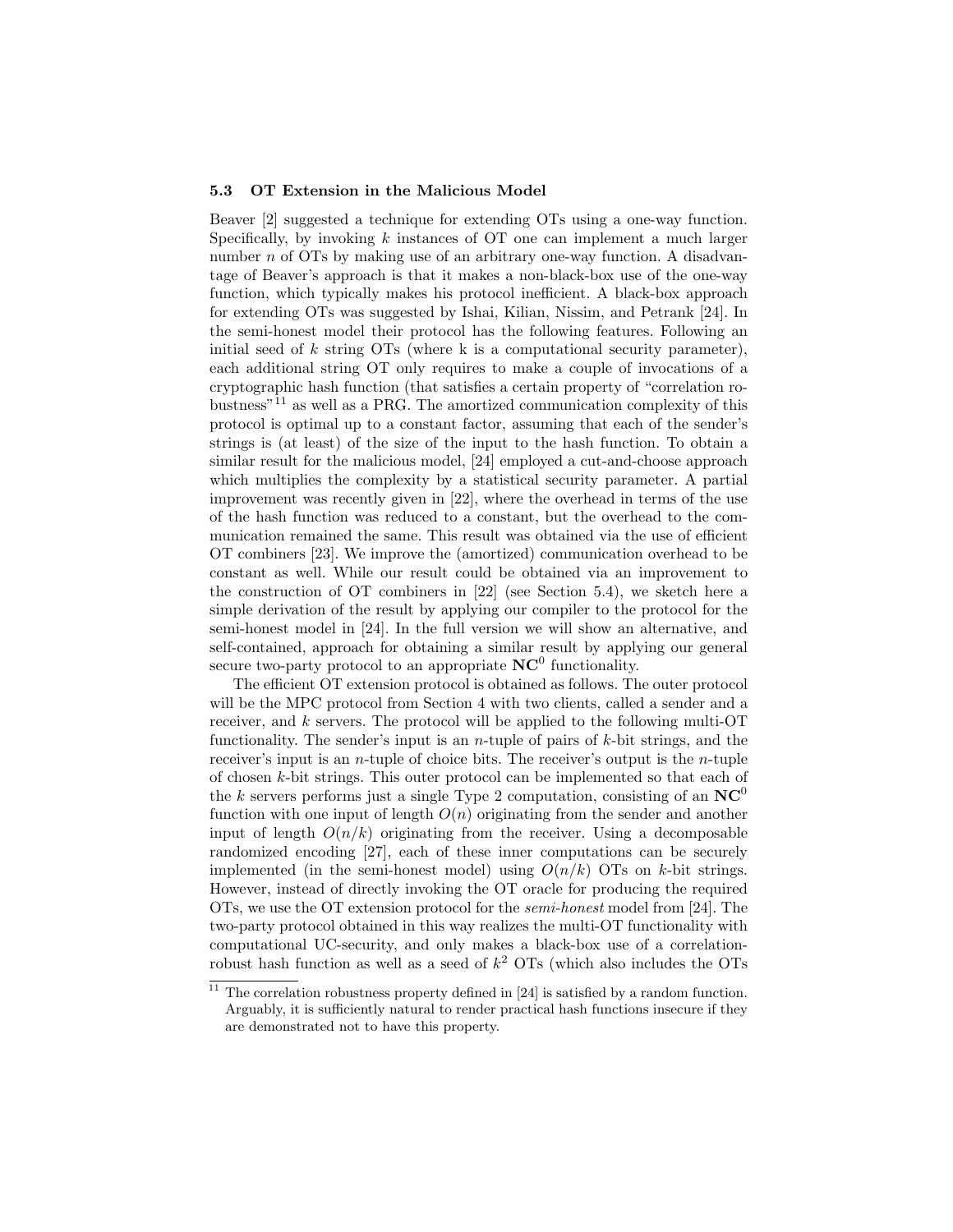for initializing the watchlists). Its constant communication overhead (for  $n \gg k$ ) is inherited from the outer and inner components. We defer further optimizations to the full version.

Black-Box Constructions of OT. Note that the above construction (before plugging in the protocol from [24]) has the feature that the inner protocol can make a black-box use of any OT protocol for the semi-honest model. This implies the following black-box approach for converting "semi-honest OTs" into "malicious OTs". First, make  $O(k)$  black-box invocations of an arbitrary malicious OT to generate the watchlists. (Here and in the following, we allow a free black-box use of a PRG to extend a single OT on short strings, or few bit OTs, into OT on a long strings.) Then, make  $O(n)$  black-box calls to any OT protocol for the semi-honest model to generate  $n$  instances of  $\overline{OT}$  in the malicious model. The above black-box approach applies both to the UC and to the standalone model. Together with the black-box constructions of OT of Ishai, Kushilevitz, Lindell, and Petrank [25] and Haitner [21], we get a black-box construction of malicious OT in the standalone model from semi-honest OT with a constant amortized OT production rate. The constant rate applies both to the cases of bit-OT and string-OT.

#### 5.4 OT Combiners

An OT combiner [23] allows obtain a secure implementation of OT from n OT candidates, up to  $t$  of which may be faulty. The efficiency of  $\overline{OT}$  combiners was recently studied by Harnik, Ishai, Kushilevitz, and Nielsen [22], who obtained a construction for the semi-honest model that tolerates  $t = \Omega(n)$  bad candidates and has a constant production rate, namely produces m good instances of OT using a total of  $O(m)$  calls to the candidates. They also present a similar variant for the malicious model, but this variant has two weaknesses. First, the OTs being produced are only computationally secure (even if the good OT candidates have unconditional security, say by using semi-trusted parties or physical assumptions). Second, the communication complexity of the combiner protocol has a multiplicative overhead that grows polynomially with a cryptographic security parameter. Our approach can be used to eliminate both of these weaknesses, obtaining unconditionally secure OT combiners in the malicious model that tolerate  $t = \Omega(n)$  bad candidates and have a constant production rate and a constant communication overhead.

We achieve the above by applying the protocol of Theorem 2 such that each OT which is associated with server  $i$  (both during the actual protocol and during the watchlist initialization) is implemented by invoking the  $i$ -th OT candidate. Unlike Theorem 2, here we need to rely on the robustness of the outer protocol (rather than settle for the weaker notion of "security with abort"). Another modification to the protocol of Theorem 2 is that the protocol is not aborted as soon as the first inconsistency is detected, but rather only aborts when there are inconsistencies involving at least, say,  $t/10$  servers. This is necessary to tolerate incorrect outputs provided by faulty OT candidates. Since the faulty candidates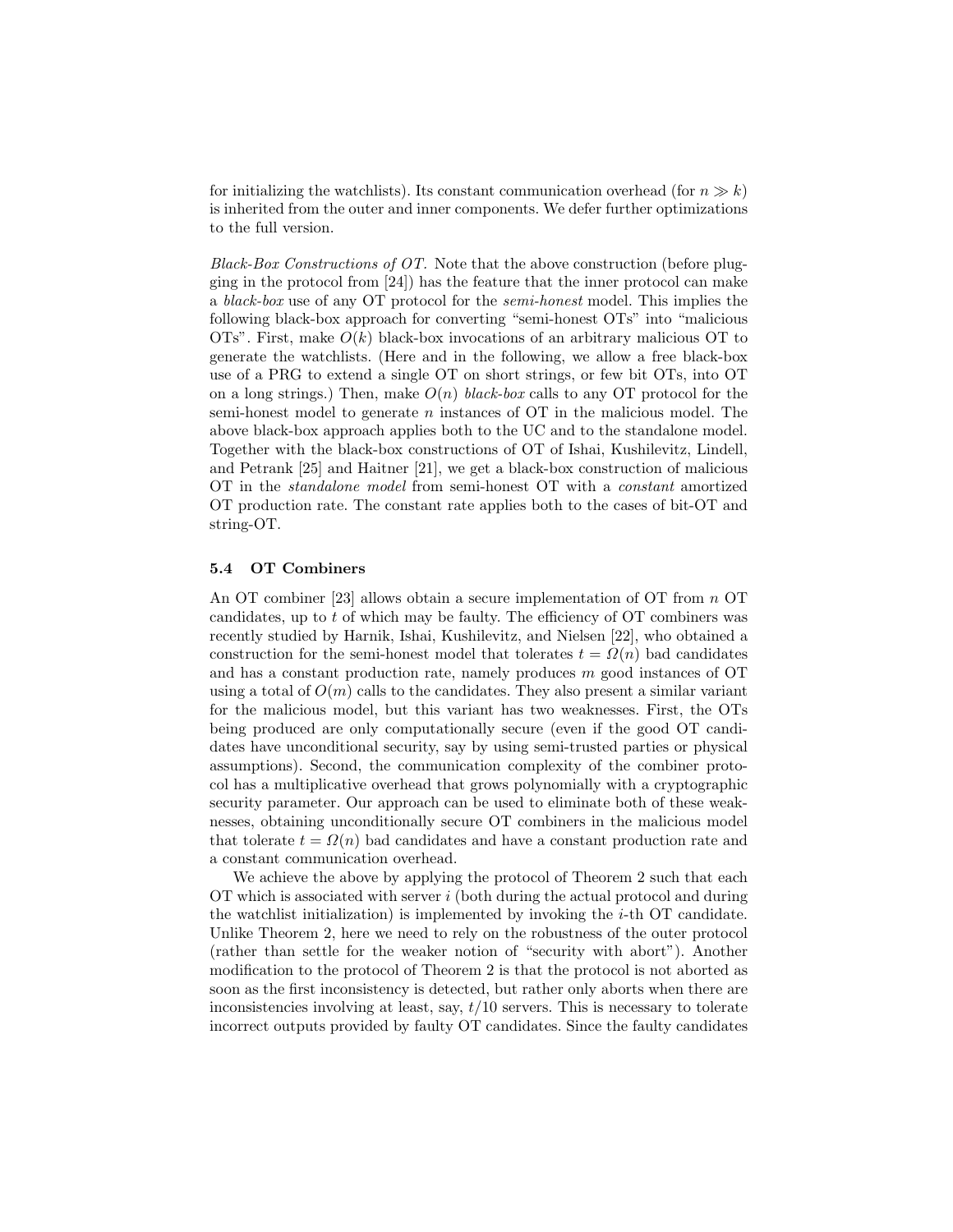can be emulated by an adversary corrupting the corresponding servers, we can afford to tolerate a constant fraction faulty candidates.

# References

- 1. D. Beaver. Precomputing oblivious transfer. In D. Coppersmith, editor, CRYPTO, volume 963 of Lecture Notes in Computer Science, pages 97–109. Springer, 1995.
- 2. D. Beaver. Correlated pseudorandomness and the complexity of private computations. In Proc. 28th STOC, pages 479–488. ACM, 1996.
- 3. D. Beaver, S. Micali, and P. Rogaway. The round complexity of secure protocols (extended abstract). In STOC, pages 503–513. ACM, 1990.
- 4. M. Ben-Or, S. Goldwasser, and A. Wigderson. Completeness theorems for noncryptographic fault-tolerant distributed computation. In Proc. 20th STOC, pages 1–10. ACM, 1988.
- 5. P. Bogetoft, D. L. Christensen, I. Damgard, M. Geisler, T. Jakobsen, M. Krøigaard, J. D. Nielsen, J. B. Nielsen, K. Nielsen, J. Pagter, M. Schwartzbach, and T. Toft. Multiparty computation goes live. Cryptology ePrint Archive, Report 2008/068, 2008. http://eprint.iacr.org/.
- 6. G. Brassard, C. Crépeau, and M. Santha. Oblivious transfers and intersecting codes. IEEE Transactions on Information Theory, 42(6):1769–1780, 1996.
- 7. R. Canetti. Universally composable security: A new paradigm for cryptographic protocols. Electronic Colloquium on Computational Complexity (ECCC) TR01- 016, 2001. Previous version "A unified framework for analyzing security of protocols" availabe at the ECCC archive TR01-016. Extended abstract in FOCS 2001.
- 8. D. Chaum, C. Crépeau, and I. Damgård. Multiparty unconditionally secure protocols. In Proc. 20th STOC, pages 11–19. ACM, 1988.
- 9. H. Chen and R. Cramer. Algebraic geometric secret sharing schemes and secure multi-party computations over small fields. In C. Dwork, editor, CRYPTO, volume 4117 of Lecture Notes in Computer Science, pages 521–536. Springer, 2006.
- 10. C. Crépeau. Equivalence between two flavours of oblivious transfers. In C. Pomerance, editor, CRYPTO, volume 293 of Lecture Notes in Computer Science, pages 350–354. Springer, 1987.
- 11. C. Crépeau and G. Savvides. Optimal reductions between oblivious transfers using interactive hashing. In S. Vaudenay, editor, EUROCRYPT, volume 4004 of Lecture Notes in Computer Science, pages 201–221. Springer, 2006.
- 12. C. Crépeau, J. van de Graaf, and A. Tapp. Committed oblivious transfer and private multi-party computation. In D. Coppersmith, editor, CRYPTO, volume 963 of Lecture Notes in Computer Science, pages 110–123. Springer, 1995.
- 13. I. Damgård and Y. Ishai. Constant-round multiparty computation using a blackbox pseudorandom generator. In V. Shoup, editor, CRYPTO, volume 3621 of Lecture Notes in Computer Science, pages 378–394. Springer, 2005.
- 14. I. Damgård and Y. Ishai. Scalable secure multiparty computation. In C. Dwork, editor, CRYPTO, volume 4117 of Lecture Notes in Computer Science, pages 501– 520. Springer, 2006.
- 15. Y. Dodis and S. Micali. Parallel reducibility for information-theoretically secure computation. In M. Bellare, editor, CRYPTO, volume 1880 of Lecture Notes in Computer Science, pages 74–92. Springer, 2000.
- 16. S. Even, O. Goldreich, and A. Lempel. A randomized protocol for signing contracts. Commun. ACM, 28(6):637–647, 1985.